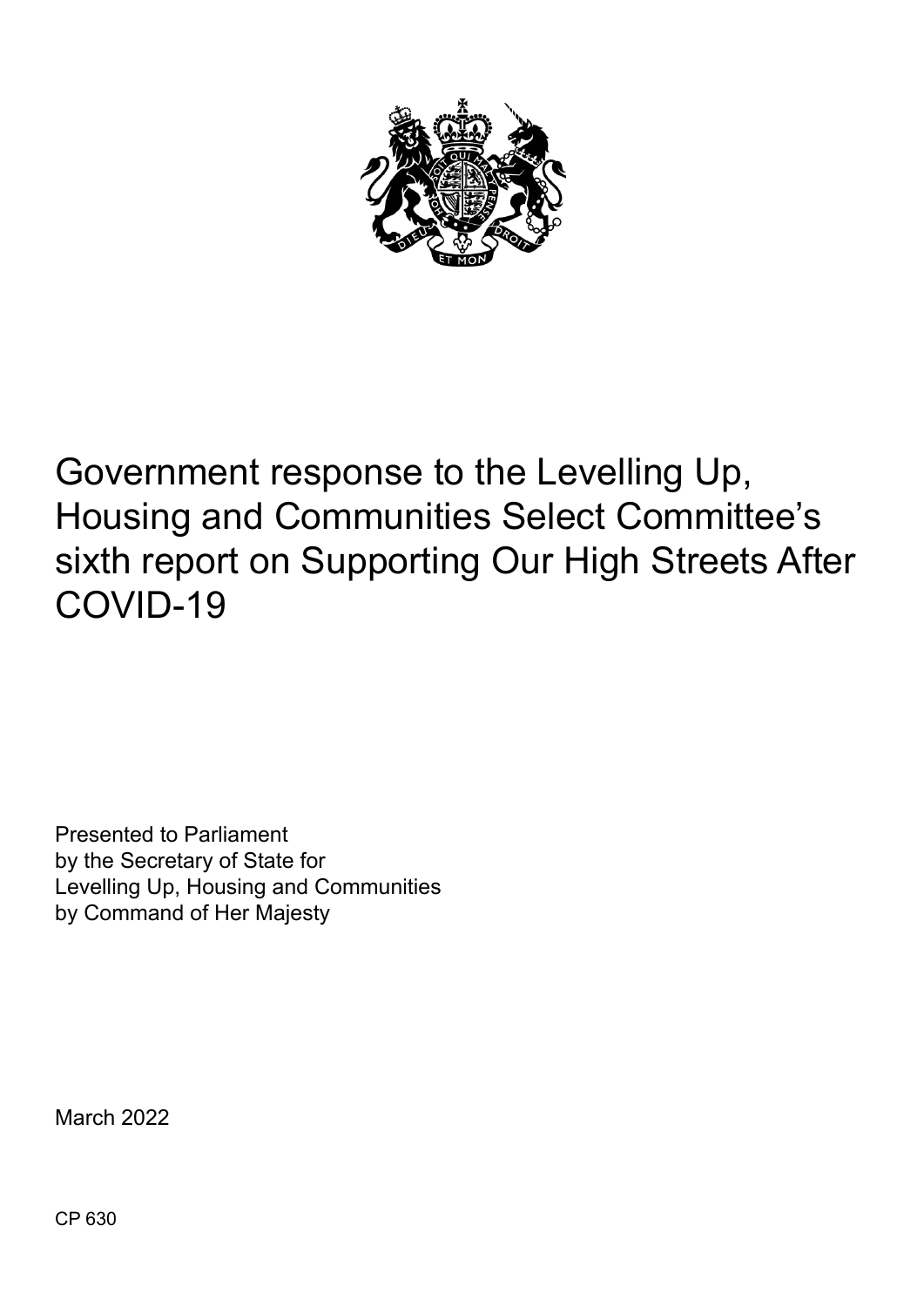

© Crown copyright 2022

This publication is licensed under the terms of the Open Government Licence v3.0 except where otherwise stated. To view this licence, visit nationalarchives.gov.uk/doc/open-government-licence/ version/3

Where we have identified any third party copyright information you will need to obtain permission from the copyright holders concerned.

This publication is available at [www.gov.uk/official-documents](http://www.gov.uk/official-documents).

Any enquiries regarding this publication should be sent to us at

Department for Levelling Up, Housing and Communities Fry Building, 2 Marsham Street London SW1P 4DF Tel: 0303 444 0000

ISBN 978-1-5286-3261-4 E02733078 3/22

Printed on paper containing 75% recycled fibre content minimum

Printed in the UK by HH Associates Ltd. on behalf of the Controller of Her Majesty's Stationery Office.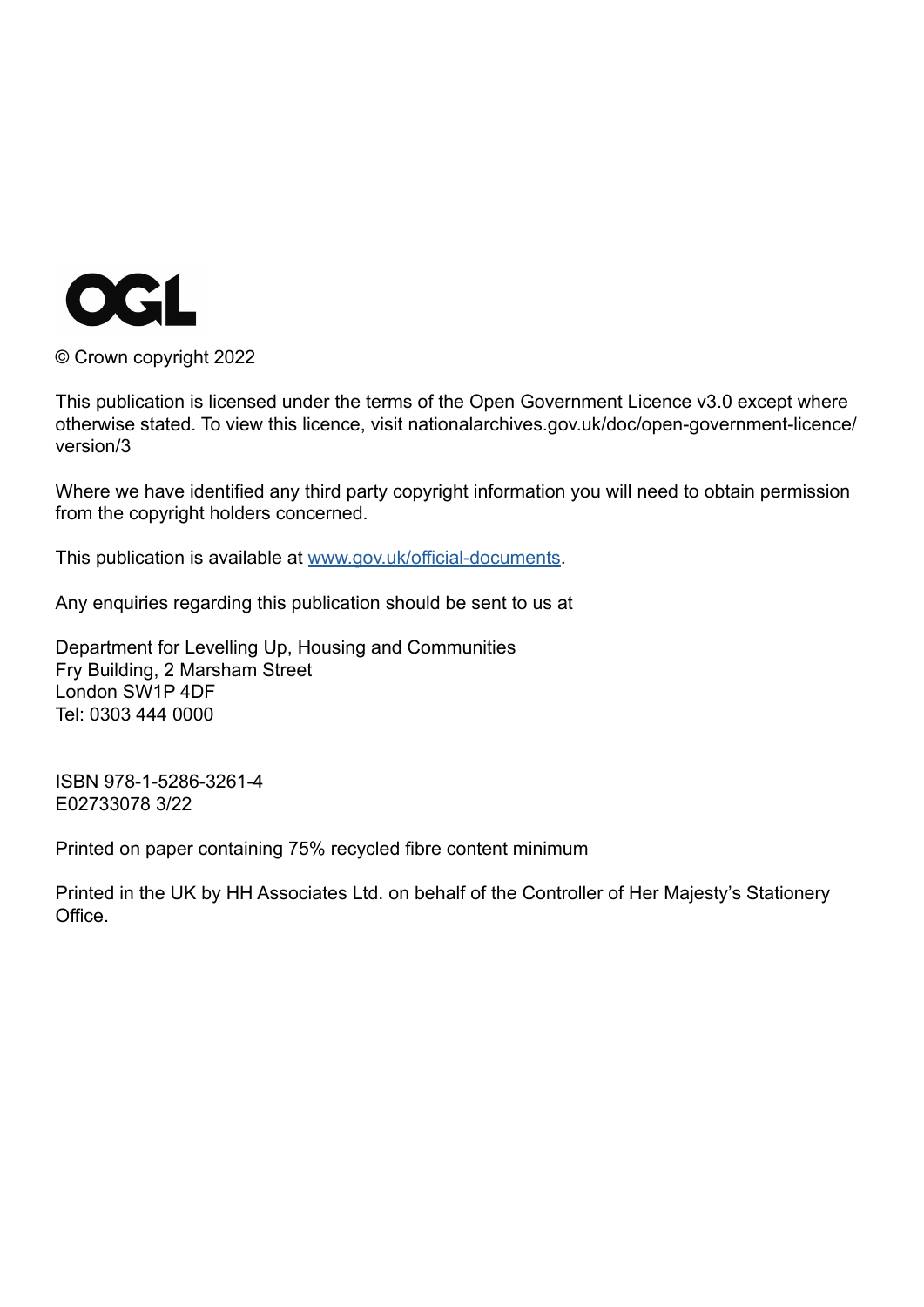# Contents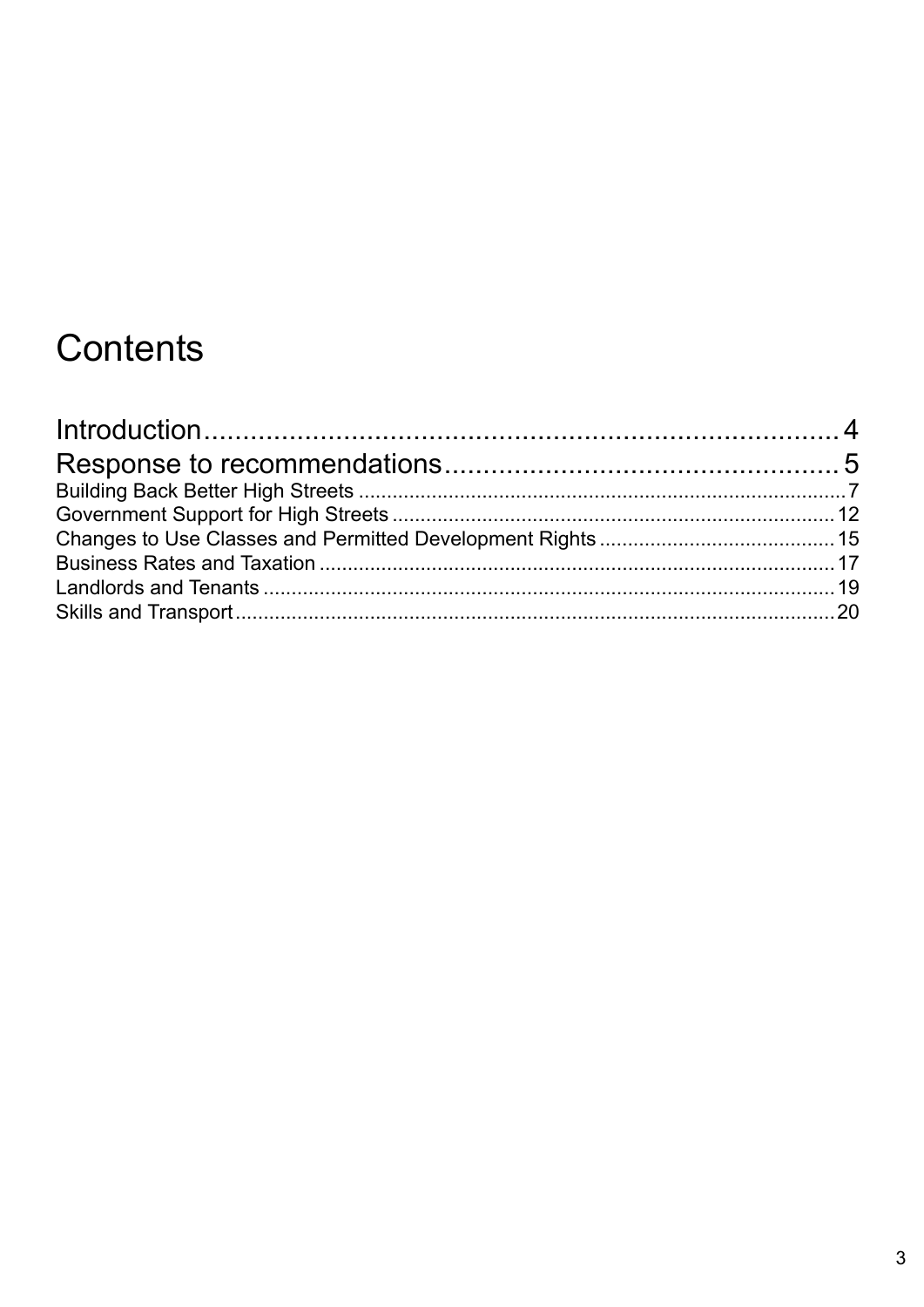# <span id="page-3-0"></span>Introduction

We welcome the Sixth Report of session 2021-22 of the Levelling Up, Housing and Communities Select Committee inquiry in supporting our high streets after COVID-19, which was published on 10 December 2021. The Government has long been committed to supporting our high streets, and this support is now even more vital as the country emerges from the pandemic. This is why in July 2021, Government published the Build Back Better High Streets Strategy. The Strategy set out Government's long-term plan to support the evolution and regeneration of all high streets across every part of the UK into thriving places to work, visit and live.

We saw our high streets acting flexibly in response to the pandemic and have been great theatres of innovation. Businesses created new ways to trade with extraordinary speed and guile in the toughest of circumstances. Restaurants offered al fresco dining. Pubs operated as takeaways. And landlords transformed their properties into local vaccination centres. COVID-19 also accelerated trends towards online shopping and working from home. This creates challenges and opportunities for high streets. The traditional economic model of high streets is changing quickly.

The Committee's report raises important issues concerning our high streets and the government shares many of the Committee's key concerns. Work is already ongoing in many of these key areas, and Government has recently set out our approach to many of the recommendations in the report in the recently published Levelling Up White Paper. For example, to deliver a more transparent, simple and accountable approach, the Government is committed to Government will set out a plan for streamlining the funding landscape this year which will include a commitment to help local stakeholders navigate funding opportunities. Additionally, further guidance for arbitrators once the Commercial Rents (Coronavirus) Bill obtains Royal Assent was published in February 2022. The Government welcomes the recognition given to the good work which has already been done to support high street businesses through the pandemic, including the comprehensive package of support of £400bn, to help businesses that have been affected by COVID-19. We want to echo the thanks of the Committee to the extraordinary hard work of local authorities, the High Streets Task Force, business improvement districts and many other organisations for their work to champion and protect high streets.

Despite this, we recognise the importance of learning the lessons from the handling of the pandemic. This is why the Government has already committed to the public inquiry into the handling of the COVID-19 pandemic. Due to start in Spring 2022, the inquiry will play a key role in examining the UK's pandemic response and ensuring that we learn the right lessons for the future.

The Committee focused in its report on funding, business rates and taxation, and planning. On funding, the Government has considered has set out its approach to the future of local growth funding in the recently published Levelling Up White Paper, including further detail on funding consolidation as raised in the Committee's report. This response does not contain detail of the allocation method of the United Kingdom Shared Prosperity Fund, which is set to be published shortly. The Committee sought further detail on the Government's monitoring strategy for funding programmes, and we hope will be pleased to see that recently, further information regarding the Monitoring and Evaluation Strategies for the Towns Fund and Community Renewal Fund was published.

We welcome the Committee's recommendations on business rates and we are aware of stakeholders' concerns on this issue. The business rates system has been significantly reformed to reduce the burden of business rates on firms in the long-term. The government launched a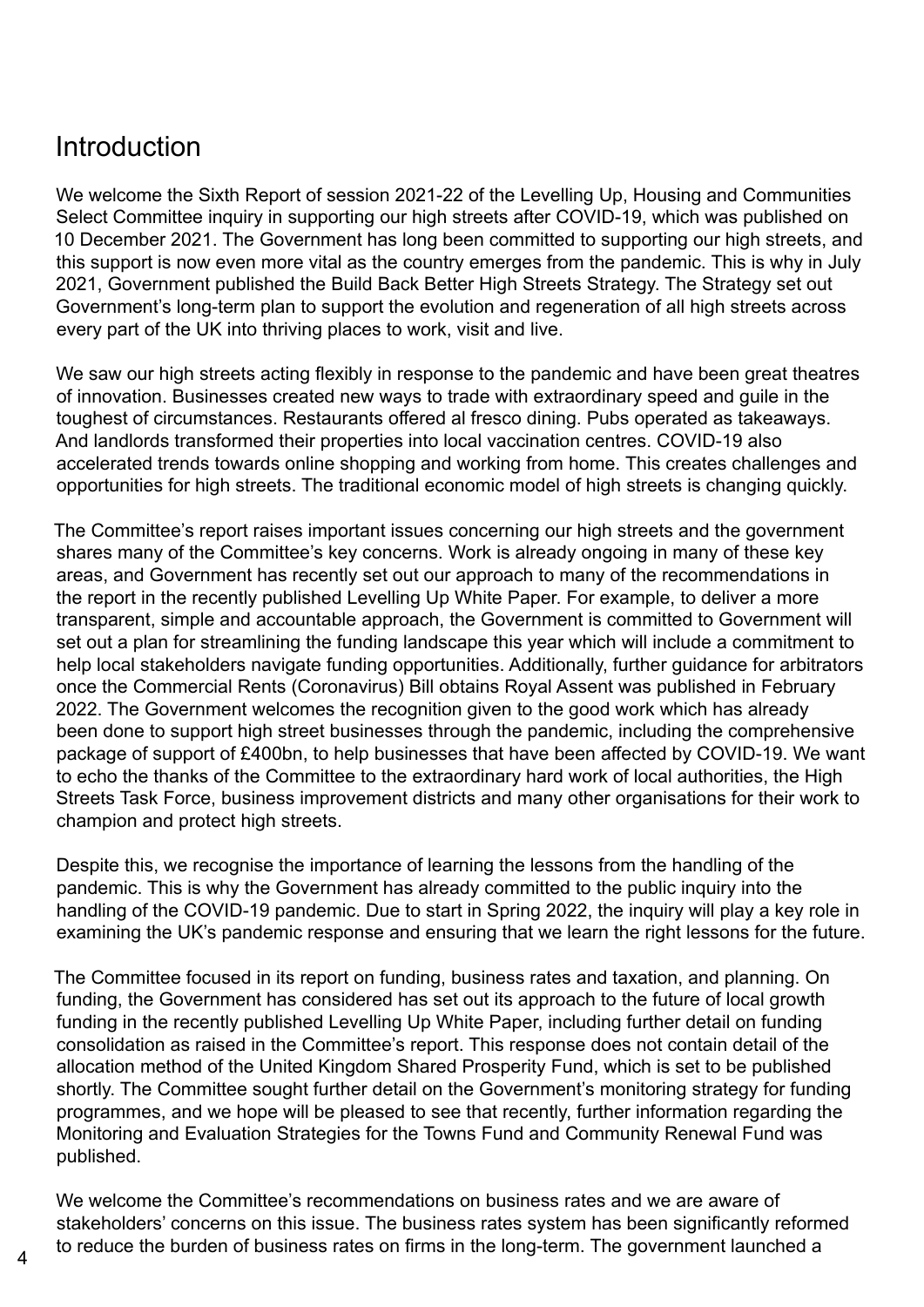<span id="page-4-0"></span>consultation in February exploring the issues and potential impacts of an Online Sales Tax to help assess the case for and against implementing such a tax.

We want to create more vibrant, mixed use town centre areas which will attract people to shop, work and for leisure activities, ensuring they remain viable now and in the future. To do this we need a modernised and agile planning system – one which embraces digital technology, benefits communities and creates places in which people can take real pride. We are confident the reform of the Use Classes, along with the additional £65m announced as part of the Spending Review will support our high streets and town centres, enabling them to respond quickly to changing consumer demands. We will publish a response to the Select Committee inquiry report into permitted development rights in due course.

The Government shares the passion that local communities have for their high streets and wants to use this moment to build back better high streets. We are committed to helping high streets and town centres adapt and thrive as come through the pandemic. We shall endeavour to take the Committee's work into account as we move forward on this agenda.

# Response to recommendations

The inquiry has looked closely at a wide range of issues affecting high streets and town centres and the Government has considered the Committee's findings and recommendations carefully in formulating its response below.

We welcome the Committee's consideration of the action needed from various stakeholders to support our high streets as we emerge from the COVID-19 pandemic. We believe the following responses to the recommendations demonstrate our strong commitment to helping high streets and town centres adapt and thrive.

The Committee has made recommendations on a number of key themes relating to high streets and town centres. Our response to these is given below. The text taken from the Levelling Up, Housing and Communities Select Committee report is highlighted in bold.

**1. We commend the Government for acting decisively and quickly to implement a wideranging package that supported high street businesses during the COVID-19 pandemic. We additionally commend the Government for taking steps to avoid a cliff-edge of support, both by extending schemes beyond the lifting of restrictions, and by winding down gradually schemes such as the business rates holiday and coronavirus job retention scheme. While recognising the speed at which decisions needed to be taken, it is a matter of regret that there seemed to be a lack of co-ordination across Government. We also praise local authorities, Business Improvement Districts, the High Streets Task Force, and others, for their work on the ground to protect high streets and the public's health. (Paragraph 24)**

**2. The Government's commitment in its hospitality strategy to learning lessons from the pandemic for the hospitality sector is a welcome start, but it should do so for high streets and town centres in the round. Learning lessons will not only help central and local government be better prepared to support the high street through any future health**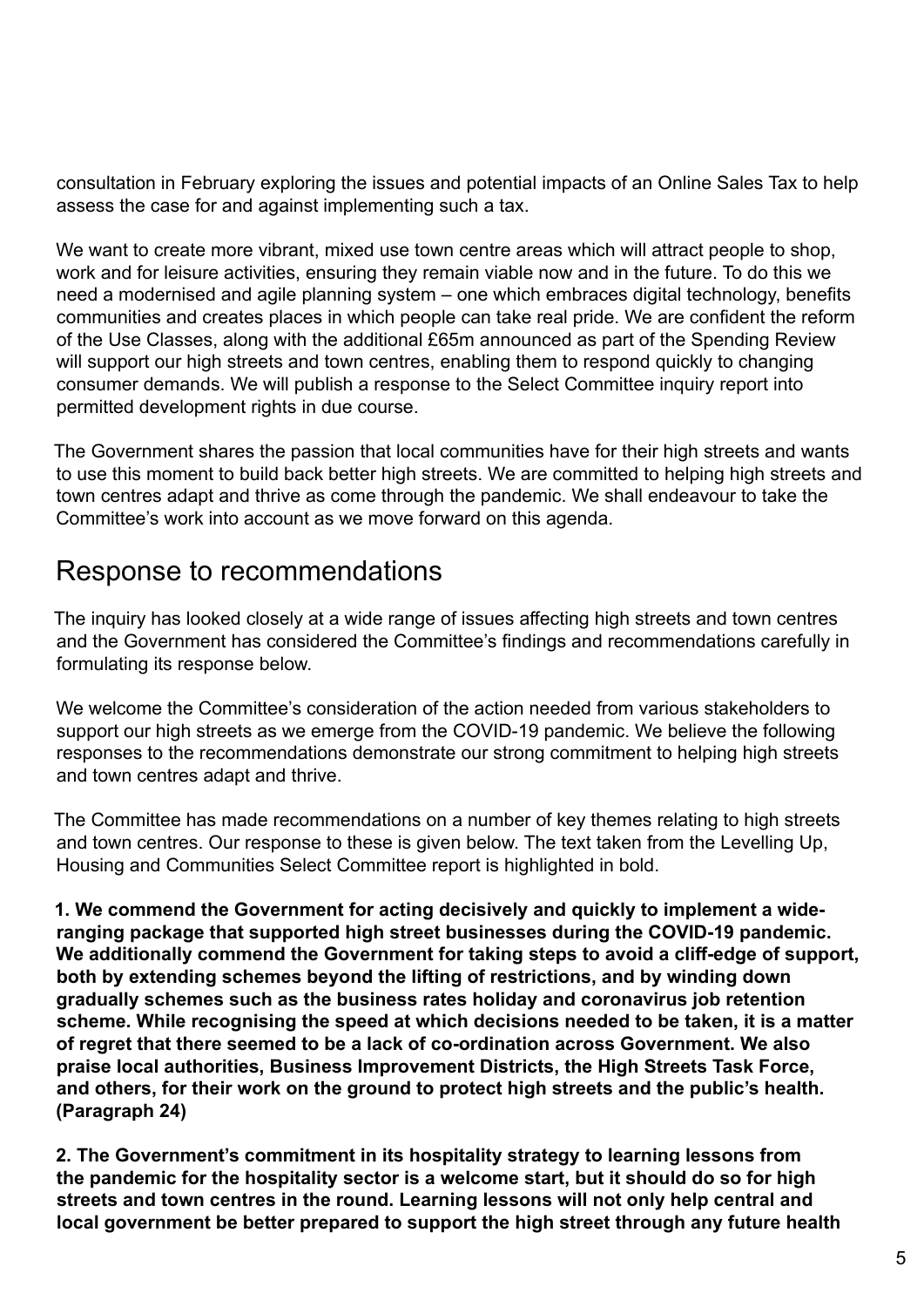**crises, but may also highlight opportunities for policy development to support high streets beyond the pandemic, such as the Government has done by extending pavement licenses. (Paragraph 25)**

**3. We recommend that the Government conduct a full lessons learned review that specifically examines the impact of the handling of the pandemic at central and local government level on the short- and long-term health of high streets and town centres. The Government may wish to consider high streets in its independent inquiry into the Government's handling of the pandemic, but given the pressing challenges facing the high street it should conduct a separate review immediately. The review should consider the various schemes on an individual basis as well as differential impacts by sector and by geography. It should consider the value for money of schemes that supported the high street, including how taxpayer money lost to fraud and error could have been prevented. The review should also consider how well high street businesses have been supported to implement COVID-19 public health measures, such as the Test and Trace system, social distancing, and guidance on wearing face coverings. As well as considering lessons learned, the review should consider opportunities arising from the COVID-19 pandemic for future policy development to support high streets and help them evolve in a post-pandemic world. (Paragraph 26)**

**4. While we consider that an immediate lessons learned review is needed, we recognise that the pandemic is not over. The Government should continue to monitor the impact of the full range of COVID-19 business support that affects the high street with a view to being**  prepared to adjust such support in case of a serious new variant or variants. (Paragraph **27)**

The Government agrees with the Committee on the importance of learning lessons from the impact of the handling of the pandemic, and is committed to doing so.

Throughout the pandemic, the Government has continually monitored the economic impact of restrictions and the case for support to mitigate the damage to businesses and protect jobs. The ongoing assessments of impacts of current health measures and other non-pharmaceutical restrictions has been integral in the design of addition funding support for businesses on the high street, as announced by the Government in relation to new COVID-19 variants. On 21 December 2021, the Chancellor, Rishi Sunak, announced £1bn in support for businesses most impacted by Omicron across the UK.

We have engaged regularly with the retail sector throughout the pandemic and continues to do so. Safe working has been a large part of those discussions and the sector were engaged in the development of safe working guidance for shops. Minister for Small Business, Consumers and Labour Markets, Paul Scully MP, also holds regular retail roundtables and has done throughout the pandemic. These meetings touch on live issues impacting the sector and provide updates from Government on key areas of interest. Safe working continues to be a key message at these meetings.

As for previous funding schemes, data on the funding provided to councils to support their local businesses through the COVID-19 business support grants is published and available here: [https://www.gov.uk/government/publications/coronavirus-grant-funding-local-authority-payments](https://www.gov.uk/government/publications/coronavirus-grant-funding-local-authority-payments-to-small-and-medium-businesses)[to-small-and-medium-businesses](https://www.gov.uk/government/publications/coronavirus-grant-funding-local-authority-payments-to-small-and-medium-businesses). As for previous schemes, we will also monitor and publish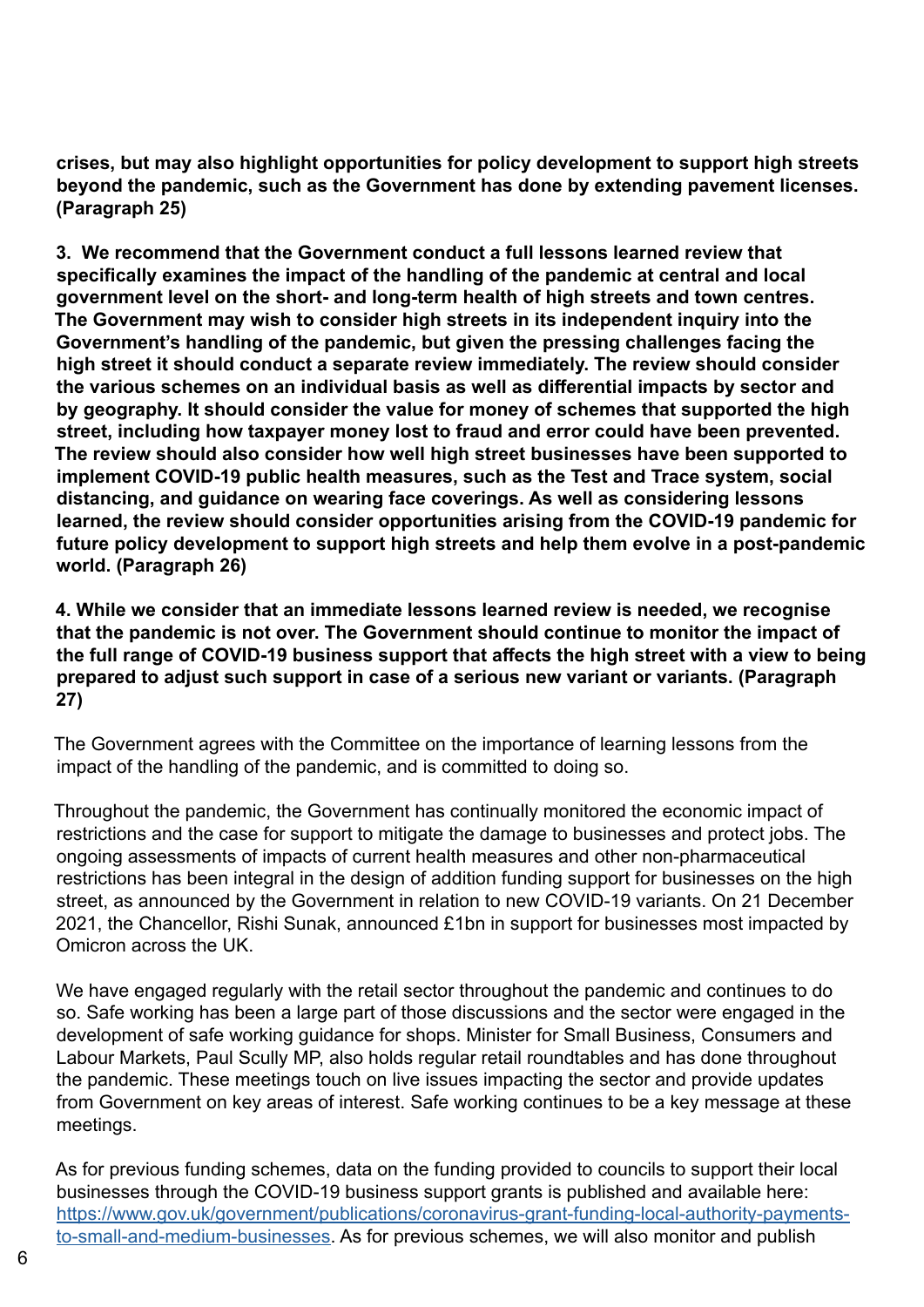<span id="page-6-0"></span>data on funding spent per Local Authority as it becomes available. This will also depend on Local Authorities having the capacity to report back to Central Government. BEIS have commissioned an external evaluation of the Business Support Grant programme, for the effectiveness of its delivery.

# **Building Back Better High Streets**

**5. It remains the case that resilient, thriving high streets and town centres of the future will be planned in the round in collaboration with local authorities, the business community (including Business Improvement Districts), property owners and the local community. Strategies for high streets and town centres should combine a mix of uses including housing, offices (including shared workspaces), retail, hospitality, leisure, arts and culture, healthcare, physical activity, green space, seating, and child's play. These plans should be based on experiences and not just transactions, and be tailored to the needs and character of the individual area. Principles that local planners of high streets and town centres should explore include: creating experiences that cannot be found online; generating social value and not just economic growth; and supporting residents to move around because they want to, rather than because they have to. The Government should consider how these principles can be embedded within individual strategies for high streets and town centres across the country. (Paragraph 56)**

The Government highlights in the National Planning Policy Framework the need for town centres to adapt and diversify to allow a more positive, flexible approach to changes in retail and leisure industries, planning for a suitable mix of uses which reflects their distinctive characters. It makes clear that planning policies should allocate a range of suitable sites in town centres to meet the scale and type of development likely to be needed, looking at least 10 years ahead. The Government has put great emphasis on the importance of design, where planning policies should ensure that developments make an efficient use of land, promote a mix of uses, enhance the natural environment and support local facilities and transport networks. In addition, the National Model Design Code sets out clear design parameters to help local authorities and communities produce design codes and decide what good quality design looks like in their area. These design codes will apply to new housing as well as wider regeneration opportunities that could form part of the renewal of a high street.

As set out in the Build Back Better High Streets report the Government wants to go further and ensure that green infrastructure and public space improvements help level up our high streets. The new Levelling Up Fund and UK Community Renewal Fund provide an opportunity for places across the UK to bid for projects that can fund green infrastructure and improvements to public space and cycle lanes where this is likely to increase visitor numbers and contribute to successful high streets. This will be seen both through large-scale and structural improvements such as road improvements as well as through improvements on design, heritage and beauty, and communities will see the benefits of these investments on their high streets over the next few years. The government is working with local councils to make towns and high streets more competitive, and we want to increase green infrastructure, active travel, parking and accessibility.

**6. In line with our predecessor Committee's recommendations and our report on the planning system in England, Local Plans and strategies for high streets and town centres must be updated regularly in order to keep pace with changing trends. This will also help**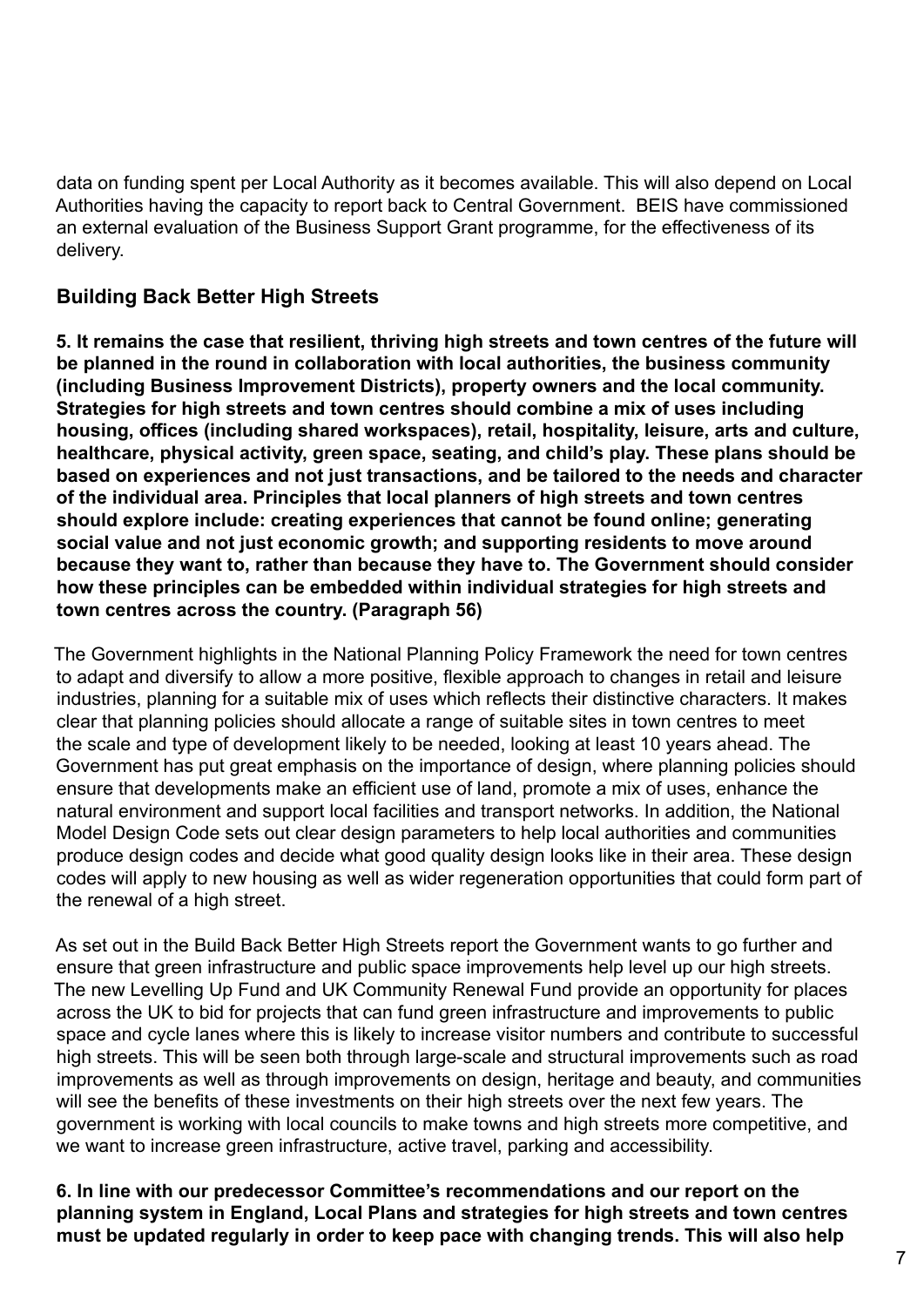**to identify how vacant units arising from the pandemic can be put to best use. A plan that is more than five years old will do little to support a high street for the future. The Government should also publish annually a list of which areas have strategies for their high streets and town centres and when they were last updated. (Paragraph 57)**

The Government agrees with the importance of up-to-date Local Plans. Having an effective, up-todate plan in place is essential in making good use of land, resulting in well-designed and attractive places to live. On 19 January 2021, a Written Ministerial Statement was made in the House of Commons which set out the importance of maintaining progress to get up-to-date Local Plans in place by December 2023. As part of the planning reforms, we are considering measures to support and improve the implementation of up-to-date Local Plans.

**7. We welcome the £65 million for the planning regime announced in the Spending Review towards a new digital system, though more detail is needed on what this new system will entail. Additionally, this announcement falls significantly short of our previous calls for £500 million over four years for local planning authorities. We call on the Government to provide additional funding for local authorities to build place partnerships and place leadership. The Government could consider additionally allowing bids for government funds available for high streets to include budgeting for place leadership and placemaking resource alongside capital investment. We also reiterate our call for the Government's resource and skills strategy for the planning system to be published in advance of primary legislation. This strategy should include a focus on planning high streets and place partnerships. (Paragraph 58)**

We need a modernised planning system – one which embraces digital technology, benefits communities and creates places in which people can take real pride. The additional £65m announced as part of the Spending Review is critical to achieving this vision.

Ministers are considering how to best take forward last year's proposals for planning reform, including the digital reforms, and an announcement on next steps will be made in due course. Making sure local authorities, and the wider planning sector, have the right capabilities to implement the reforms successfully is critical. The settlement reached will enable us to make the upfront investment in skills and capability required, and further detail will be shared in due course.

Government has been proactive in building capacity within Local Authorities within recent local growth funds. Both the Towns Fund and Levelling Up Fund contain dedicated resource for Local Authorities most in need to be able to produce the most robust bids. For the Towns Fund, capacity funding has enabled places to access technical expertise for business case development, run business and wider community engagement events, convene Town Deal Boards and develop comprehensive Town Investment Plans.

**8. As our predecessor Committee recommended, retailers must adapt to changing consumer habits in order to thrive. Retailers should especially consider how to embrace online as part of their business model, not only as a channel through which to sell products, but also as a means of engaging with customers. The Government should consider how it can support smaller retailers to become multichannel through targeted investment. (Paragraph 59)**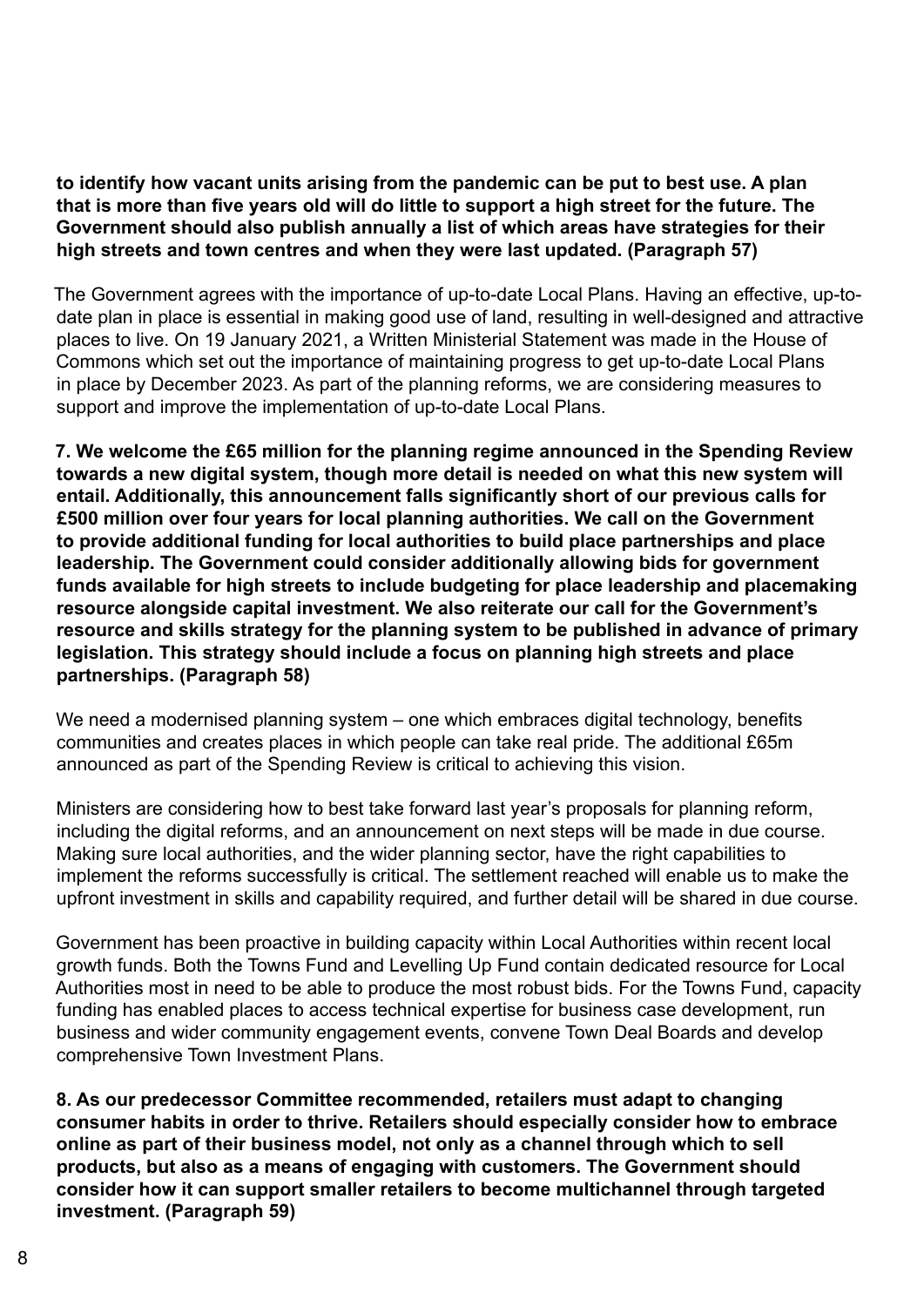The Government recognises and understands the challenges faced by retailers. While the trend towards online shopping has been accelerated by COVID-19, 72% of retail sales in 2020 took place in stores and physical retail will remain an important route to consumers. Our Help to Grow: Digital Scheme will help up to 100,000 UK SMEs over three years to adopt digital technologies which can boost business performance. Eligible businesses will also be able to access a discount of up to 50% towards the cost of buying approved software, worth up to £5,000. Eligible businesses have been able to apply since January 2022.

The Government is clear that it wants to encourage all types of retail to thrive now and in the future and wants to support the sector as it evolves to respond to opportunities. We will continue to work closely with the sector through a variety of forums, such as the industry-led Retail Sector Council.

#### **9. We recommend that place partnerships and, where possible, businesses, should continually review whether store opening hours are meeting people's needs and generating maximum custom as consumers settle into life after the pandemic. We recommend that places that cannot invest in footfall counting technology make use of the High Streets Task Force manual footfall counting programme to help assess opening hours. (Paragraph 60)**

We agree that places without access to footfall data would benefit from the High Streets Task Force's manual footfall counting programme. Places can request a footfall dashboard on the Task Force's website, which gives them access to estimated footfall data that can be calibrated with manual counts. This can be accessed at [https://www.highstreetstaskforce.org.uk/support-directory/](https://www.highstreetstaskforce.org.uk/support-directory/footfall-dashboards/) [footfall-dashboards/](https://www.highstreetstaskforce.org.uk/support-directory/footfall-dashboards/) This is part of the Task Force's wider online offer open to all places, which also includes webinars, training modules and a resource library.

**10. The future of the high street will depend in part on where people work. It is therefore disappointing that the Government's impact assessment of its consultation on making flexible working the default does not consider high streets and town centres. The Government should assess the impact of making flexible working the default on high streets and town centres. (Paragraph 61)**

**11. With hybrid working likely to become more common, co-working spaces may offer an opportunity to attract footfall to smaller high streets and town centres. The Government should consider how co-working office spaces can be taxed fairly so as to stimulate high street business without harming local authority income or BID levies. (Paragraph 62)**

The Government agrees it is important to consider the impacts of flexible working on high streets, and this has been built into policy development. The 2014 flexible working regulations provide employees with 26 weeks continuous service the statutory right to request a contractual change to the location, hours and/or timing of work. Under the framework, employers reserve the right to refuse requests for specified business reasons. The "Making Flexible Working the Default" consultation considered proposals to amend this existing regulatory framework. The impact assessment published alongside the consultation assessed the additional impact of those consultation proposals.

In terms of the potential impact on the high street, the key consultation proposal was to remove the 26-week qualifying period. This would mean that the statutory right to request flexible working would be available to all employees regardless of time served. In the impact assessment, we estimate that roughly 8% of employees have changed their jobs, or started one, within the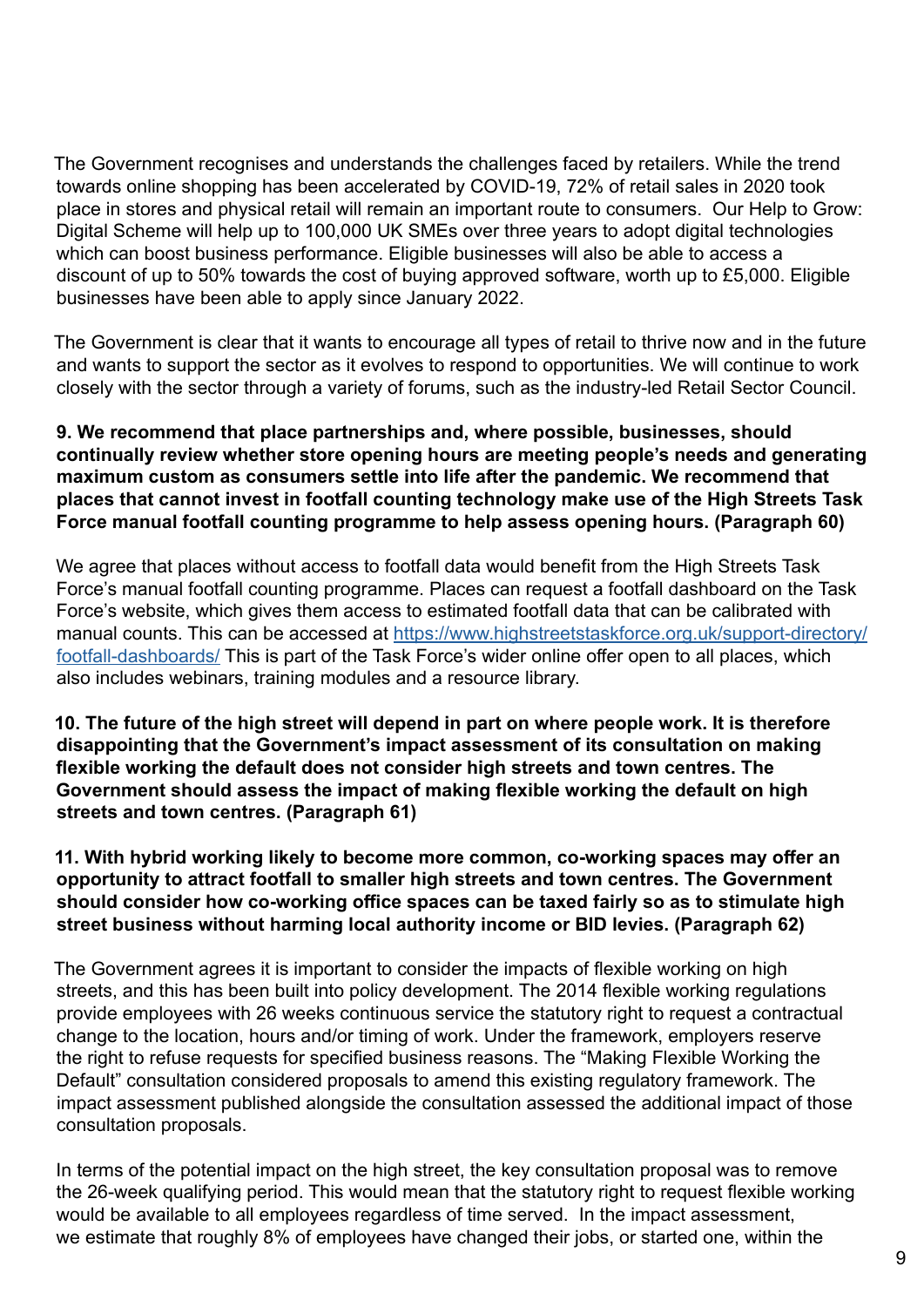last 26 weeks, meaning that an extra 2.2 million people could become eligible to make a statutory request for flexible working under the proposal – whether that is homeworking or some other form of flexibility such as part time work.

This reflects a relatively small proportion of the overall workforce who may change their work location directly as a result of the proposed regulatory changes, some of whom would consequently be using more services on their local high street. In addition, roughly half of employees will not have the option to work from home due to the nature of their work. Given this, we do not expect the proposed changes to have a significant impact on the high street overall. We will reflect this in the final impact assessment, should any legislation be introduced following the consultation.

#### **12. We are disappointed that the Build Back Better High Streets Strategy does not mention markets and does not introduce any new initiatives for heritage. The Government should consider what further steps it can take to support markets and local heritage to build back better high streets. (Paragraph 63)**

The Build Back Better High Streets Strategy represents the Government's high-level, long-term vision to support the evolution and regeneration of all high streets into thriving places. It is not intended to be an exhaustive list of all activities that contribute towards achieving the vision outlined but instead sets out a series of new and existing ambitious measures to help our high streets become clean, green, mixed-use spaces. Many, diverse sectors will contribute towards achieving this vision. The Government fully recognises the significant role that both markets and heritage can play in making successful places for the people who live and work in them.

Markets play a critical role in providing start-up business opportunities. The Government also recognises the social value of markets, which can bring a unique contribution to a place in terms of diversity, vibrancy and a sense of community. We have a close working relationship with stakeholders from the retail markets industry and engage with them on a regular basis, including through the Retail Markets Forum.

In December 2021, we made permanent a time-limited permitted development right allowing outdoor markets to be held by or on behalf of local authorities, following the success of the temporary right implemented in June 2020. This right was initially in place until 23 March 2021 and was subsequently extended to 23 March 2022. DLUHC has made this right permanent for an unlimited number of days, in order to support communities to hold outdoor markets and encourage the use of outdoor public spaces, both to support public health initiatives and the recovery of the high street.

We will continue to be supportive of the role of markets in high street recovery and regeneration. However, it is for local areas to determine how best markets can form part of a holistic strategy for mixed-use high streets.

As the Build Back Better High Streets Strategy demonstrates, Government recognises the importance of heritage assets in driving economic and social growth. Regenerating heritage assets can not only revitalise places, but local communities too, instilling pride in place and a shared history, enhancing wellbeing, as well as generating more footfall and economic activity. To help bring about this change, Government has been supporting heritage-led initiatives that put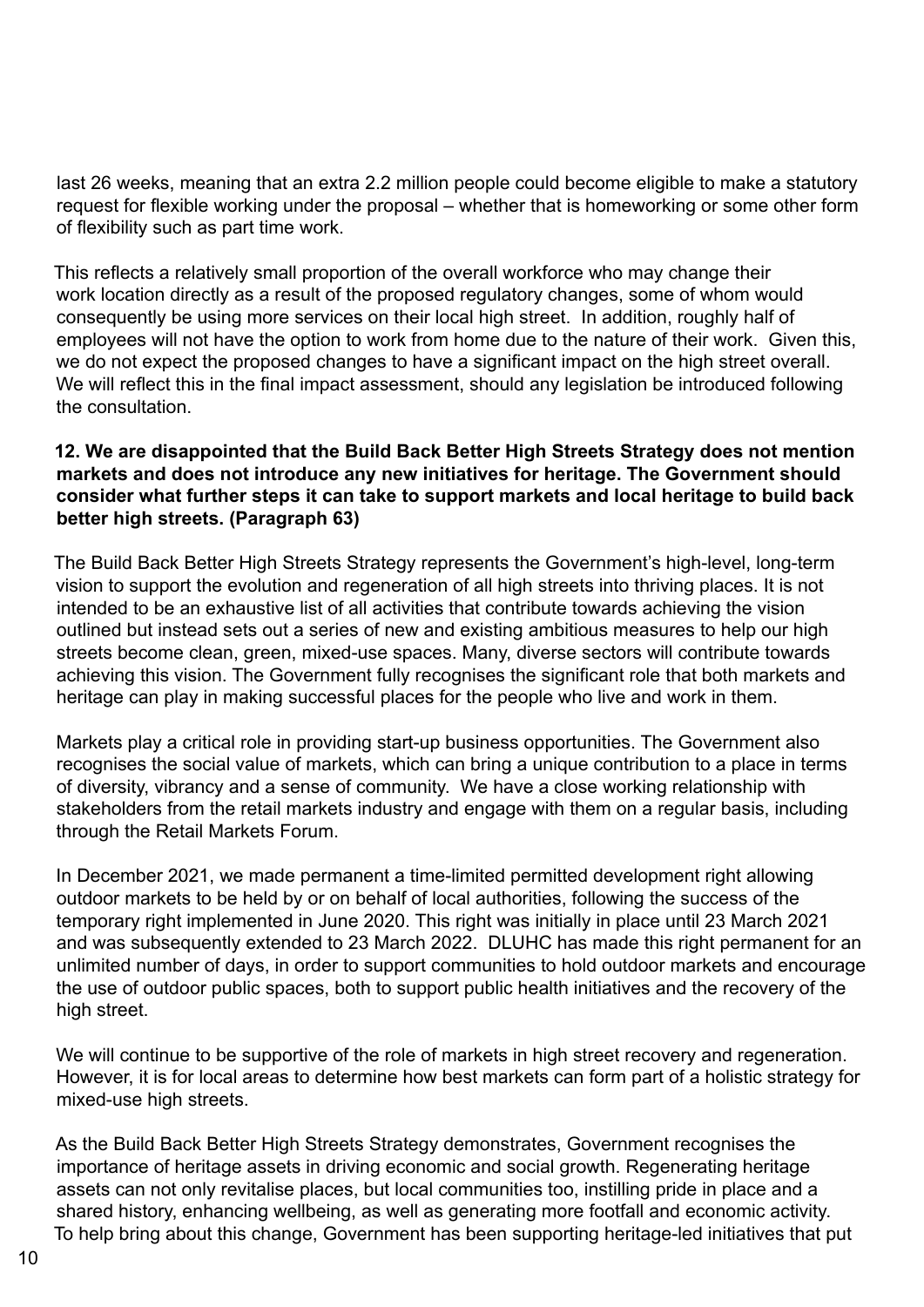historic buildings and heritage assets at the heart of regeneration schemes. This includes the ongoing £95m High Street Heritage Action Zones programme (HSHAZ) operating in 67 places across the country and the £15m Transforming Places Through Heritage programme being delivered by Historic England and the Architectural Heritage Fund respectively The Burges HSHAZ in Coventry, run in collaboration with Historic Coventry Trust and Coventry City Council as an early demonstrator to the other 67 places has most recently won a Future Cities Forum Summer 2021 Award under the 'High Streets' category. These programmes are making places more economically active and attractive as well as engaging local communities in the regeneration of their places. Government will support these schemes as they continue to deliver for communities across the country.

**13. The Government's commitment in its Build Back Better High Streets strategy to work with stakeholders on how property owners and community groups can be better engaged with Business Improvement Districts is welcome, albeit vague. This work should include consideration of how Business Improvement Districts can be supported to be their most effective, such as exploring whether renewal terms should be extended. The Government should commit to a review of whether additional models could be legislated for alongside Business Improvement Districts, such as Community Improvement Districts, Property Owner BIDs, and Place Improvement Districts. The Government should collect and publish examples of local initiatives that could serve as models. (Paragraph 67)**

As highlighted in the Select Committee report, Business Improvement Districts (BIDs) have played a key role in supporting our high streets throughout the pandemic. We thank the Committee for their helpful suggestions on additional models that could be taken forwards and will keep them under consideration.

When considering the length of terms, it is also important that businesses who will be subject to the levy are permitted a democratic right to vote on payment of that levy at regular and frequent intervals.

The Committee recommends reviewing whether additional models of BIDs would be appropriate, and publishing case studies. BIDs currently allow for community representation and there are positive examples of property owners working closely with BIDs. The High Streets Task Force resource library also has numerous examples of how BIDs operate, work with different stakeholders, and have supported high streets and responded to change. These resources are available to all via the High Streets Task Force website.

**14. We welcome the Government's intentions to reform the Compulsory Purchase Order process, which is overdue. The Government must publish further detail on proposed reforms to the Compulsory Purchase Order process without delay, along with timescales for reform. It should set out how it intends to streamline and simplify the process, as well as how it intends to ensure that local authorities have the necessary expertise. (Paragraph 71)**

The Government will provide further details on its reforms to compulsory purchase shortly.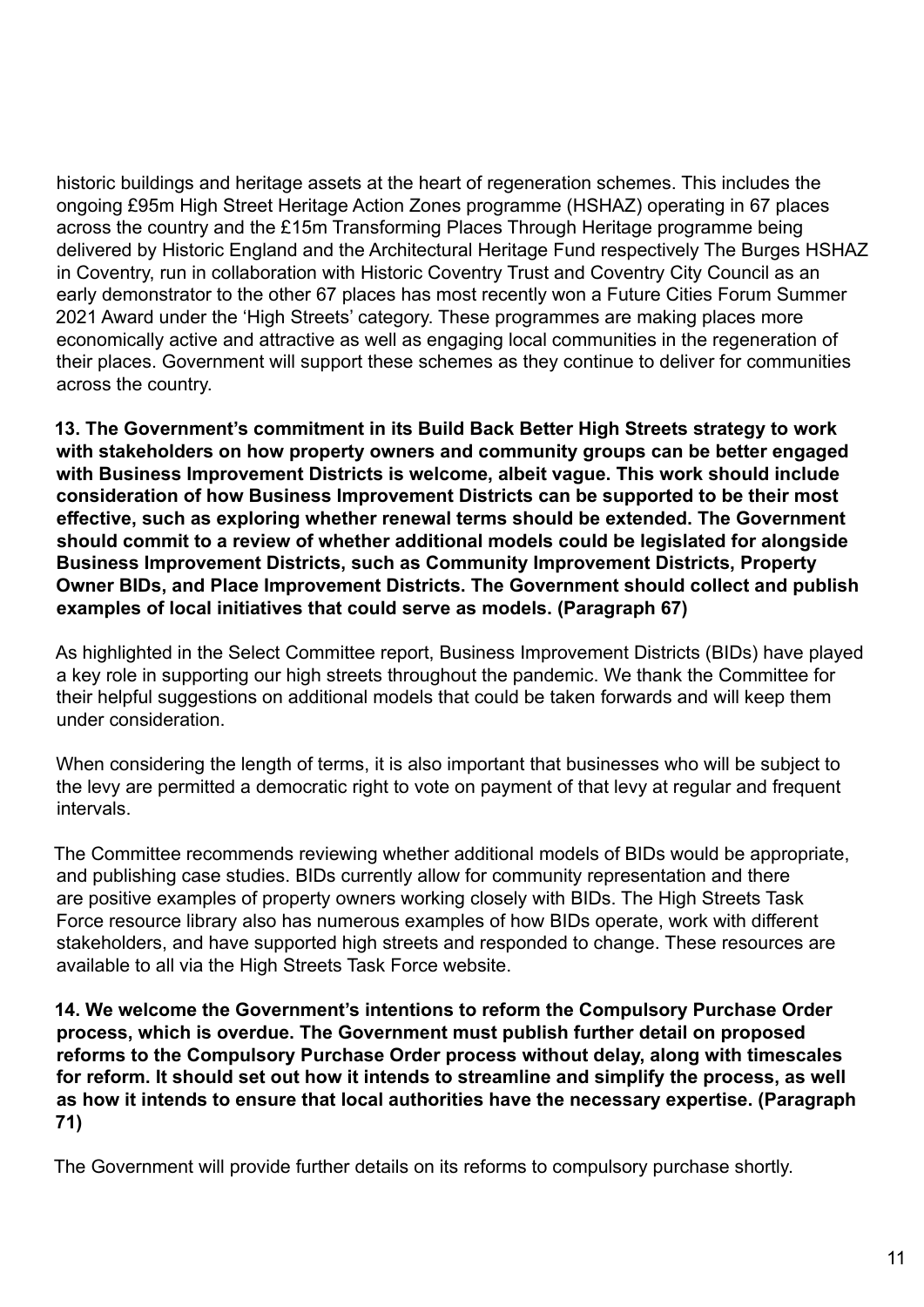# <span id="page-11-0"></span>**Government Support for High Streets**

**15. The Government's current approach to funding town centre regeneration—in line with its approach to allocating funding to local government generally—is too complex, shortterm, and fragmented. Ultimately this funding approach may hamper rather than facilitate the Government's ambitions to build back better high streets, which require funding for long-term, comprehensive strategies for town centres in the round. The Government must move away from its current funding approach of multiple disparate grants for relatively small sums of money for which local authorities must compete, instead combining fewer grants of larger sums of money with a sustainable long-term funding settlement for local government and greater devolution of funding and powers. It should seriously consider not making the UK Shared Prosperity Fund a competitive fund. (Paragraph 92)**

As set out in the White Paper, The UK Shared Prosperity Fund (UKSPF) will be allocated to local places across the UK.

The Government recognises the complexity in the existing funding landscape and has taken steps to address this. For example, the Levelling Up Fund provides cross-departmental capital investment in local infrastructure. The UKSPF will provide resource-focused investment to support people, boost pride in place and strengthen communities. But there is more that could be done.

To deliver a more transparent, simple and accountable approach, the Government will set out a plan for streamlining the funding landscape later this year. This will include a commitment to help local stakeholders navigate funding opportunities. This review will be guided by the following principles:

- reducing the unnecessary proliferation of individual funding pots with varied delivery approaches;
- streamlining bidding, and supporting greater alignment between revenue and capital sources;
- ensuring places have robust ongoing monitoring and evaluation plans for the impact and delivery of investments and spending; and
- tailoring investment and delivery to the local institutional landscape of each nation of the UK.

In Scotland, Wales and Northern Ireland, where local partners also need to consider funds led by devolved administrations, effective collaboration on UK-wide policies is important to maximise impact and minimise complexity. To maximise simplification across the country, the Government will share lessons from its efforts to streamline funding with devolved administrations.

**16. The Government should keep to its commitment that the UK Shared Prosperity Fund will at least match receipts from EU structural funds. It should ensure that areas that would have been classed as objective 1 areas had the UK remained in the EU do not lose out on additional funds. As we recommended in our report on the progress of devolution in England, the Government should increase the total amount of funding for the UK Shared Prosperity Fund to ensure that English regions that would have been eligible for greater sums of structural funding had the UK stayed in the EU, and if the Government had strictly followed the EU's former allocation of funds, do not lose out as a result of the Government's guarantee to retain the existing amounts of funding for other parts of the UK. (Paragraph 93)**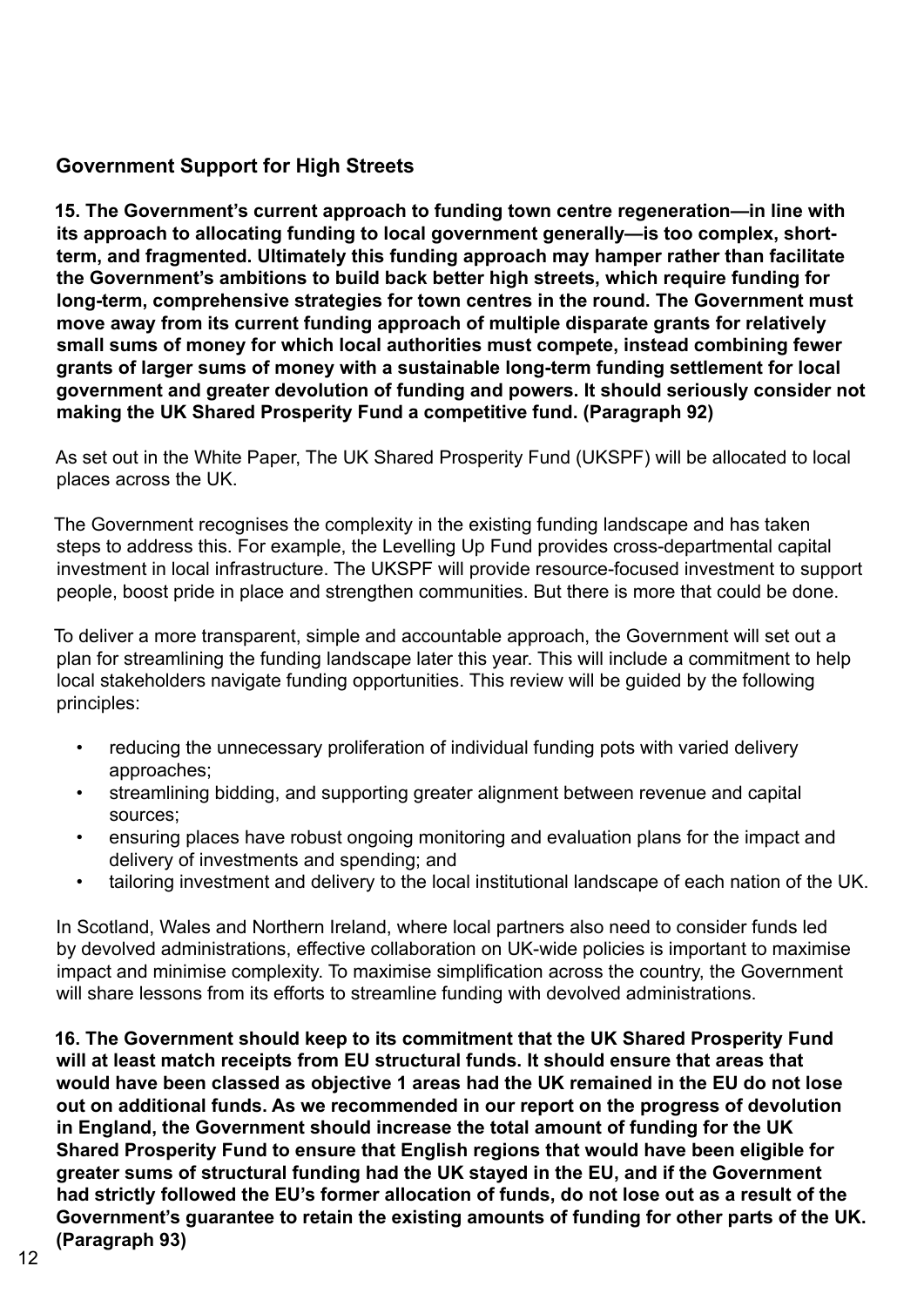The Government agrees on the importance of keeping this commitment. UK-wide funding for the UKSPF will ramp up to at least match receipts from EU Structural Funds, on average reaching around £1.5bn per year. Spending Review 2021 fulfils this commitment, with the announcement of over £2.6bn for the UKSPF over the next three years, with funding reaching £1.5bn in 2024-25.

**17. We urge the Government to publish measurable outcomes frameworks for each of the Towns Fund, Levelling Up Fund, Community Ownership Fund, UK Community Renewal Fund, and UK Shared Prosperity Fund. These frameworks should set out how the funds achieve the goal of levelling up high streets and town centres, taking into account areas that have not received funding. The frameworks should measure impacts on people and ensure that they do not simply count outputs such as the number of buildings that have been repurposed. The frameworks should have social value as well as economic growth embedded within them. (Paragraph 94)**

**18. It is important for the Government not just to evaluate the success of the individual funds, but also to have a clear framework for how the different funds will work together to achieve high street and town centre regeneration at the scale that is required in all the places the need it. The Government should set out an overarching evaluation framework for its Build Back Better High Streets Strategy, including how funds available for high street regeneration contribute to successful delivery of outcomes. (Paragraph 95)**

Recently, further information regarding the Monitoring and Evaluation Strategies for the Towns Fund and Community Renewal Fund was published.

The Towns Fund published its Monitoring and Evaluation Strategy on 2 December 2021. The strategy sets out how the programme will both monitor progress against the intended targets to ensure the efficient delivery of the programme and assess the overall effectiveness of the programme once it has concluded. Metrics collected for evaluation span both the outcomes and impacts of the programme, from jobs created to improvements in individual wellbeing, the department is determined to assess and understand the full impact of our funding on our communities.

The Towns Fund Monitoring and Evaluation Strategy is available here: [https://www.gov.uk/](https://www.gov.uk/government/publications/towns-fund-monitoring-and-evaluation-strategy/towns-fund-monitoring-and-evaluation-strategy) [government/publications/towns-fund-monitoring-and-evaluation-strategy/towns-fund-monitoring](https://www.gov.uk/government/publications/towns-fund-monitoring-and-evaluation-strategy/towns-fund-monitoring-and-evaluation-strategy)[and-evaluation-strategy](https://www.gov.uk/government/publications/towns-fund-monitoring-and-evaluation-strategy/towns-fund-monitoring-and-evaluation-strategy)

The Community Renewal Fund published an update to its Monitoring and Evaluation guidance to places on 3 November 2021. This guidance builds on the approach taken by the Towns Fund and sets out the outputs and outcomes, project evaluation and programme evaluation. The guidance available on Gov.uk here: [https://www.gov.uk/guidance/uk-community-renewal-fund-further](https://www.gov.uk/guidance/uk-community-renewal-fund-further-monitoring-and-evaluation-guidance-for-project-deliverers)[monitoring-and-evaluation-guidance-for-project-deliverers](https://www.gov.uk/guidance/uk-community-renewal-fund-further-monitoring-and-evaluation-guidance-for-project-deliverers)

Further information about the Monitoring and Evaluation Strategy for the Levelling Up Fund and UKSPF will be published in 2022. Where possible evaluations will use counterfactuals or other appropriate methodologies to understand the true impact of these programmes.

**19. For each competitive fund available for high streets, the Government should publish the full list of local authorities whose bids were unsuccessful in each round. For future rounds**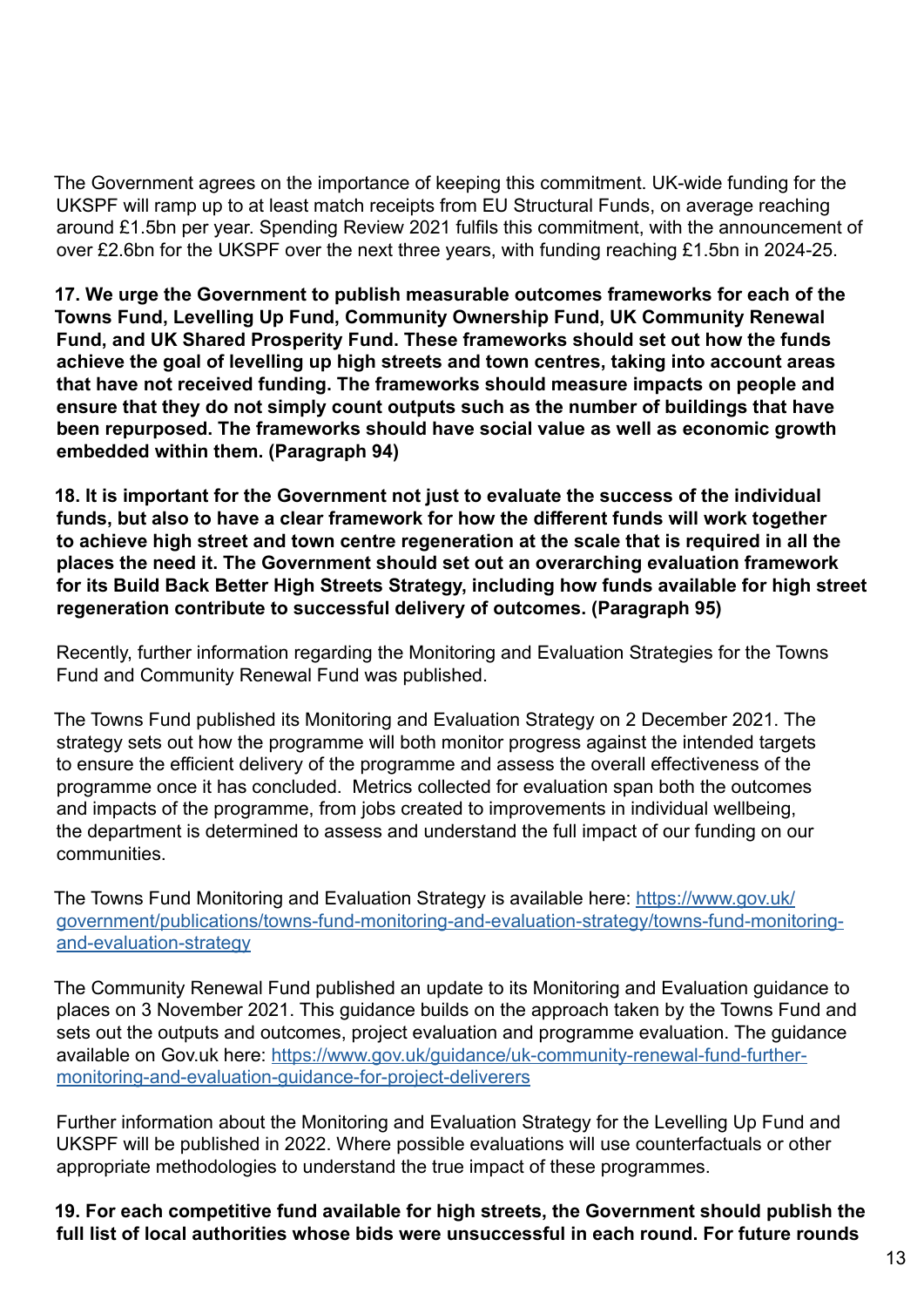**of bidding for these funds, the Government should consider requiring local authorities to state how much it cost them to put the bid together - whether using their own resources or capacity funding provided by the Government - and publish these amounts, to provide greater transparency about value for money. The Government should undertake a costbenefit analysis of the bidding process to identify which local authorities do not have the resources to draft bids. This analysis should show the geographical applications and success of bids. (Paragraph 96)**

On 3 December 2021 the department published the list of unsuccessful applications to the Future High Streets Fund component of the Towns Fund. The Town Deals component did not take bids: instead, towns were chosen through a robust selection process developed by officials. Neither component of the Towns Fund programme has any further rounds and both elements are now in the delivery phase. £300m previously set aside for a Towns Fund competition is now being delivered through the Levelling Up Fund.

Both elements of programme provided capacity funding to places to aid them in developing their proposals. The Town Deals element provided £16.4m in December 2019 to the 101 places shortlisted for Town Deals followed by a further £5m in March 2021. The Future High Streets Fund provided £150,000 of revenue funding to shortlisted places to aid them in developing their detailed business cases.

In the event that further rounds of these programmes do occur the department will consider the recommendations of the committee.

#### **20. The Government should clarify whether any further funds will be available from the Towns Fund for competitive bidding, as was originally intended, or whether the Government's position is now that authorities who wish to compete for funding for Town Deals should do so by applying to the Levelling Up Fund. (Paragraph 97)**

There will be no further rounds of the Towns Fund. Instead, in the interest of streamlining funds, £300m from the Towns Fund previously set aside for a competition is now being distributed through the Levelling Up Fund, using a competitive bidding process. This creates the opportunity for more towns to benefit from levelling up.

#### **21. The Government should explain why such a high proportion of applications to the Community Ownership Fund were disqualified. For future rounds, the Government should ensure that the eligibility requirements are clear and well understood. The Government should also set out its justification for requiring communities applying to the fund to be able to provide half of the capital funding for their proposals, and should consider removing this requirement for future rounds of the fund. (Paragraph 98)**

The Government agrees with the Committee's recommendation and will enhance the offer in the Community Ownership Fund and learn the lessons from the first, pilot bidding round. This includes a review of the round 1 prospectus and eligibility criteria, and considering how to best support local groups, building capacity in communities to maximise the impact of the fund.

**22. It is clear that the High Streets Task Force is highly prized and should be commended for its excellent work in its first two years of existence, in particularly difficult circumstances. While the focus of the High Streets Task Force necessarily had to change with the COVID-19 outbreak, we are concerned that budgetary constraints limit the Task**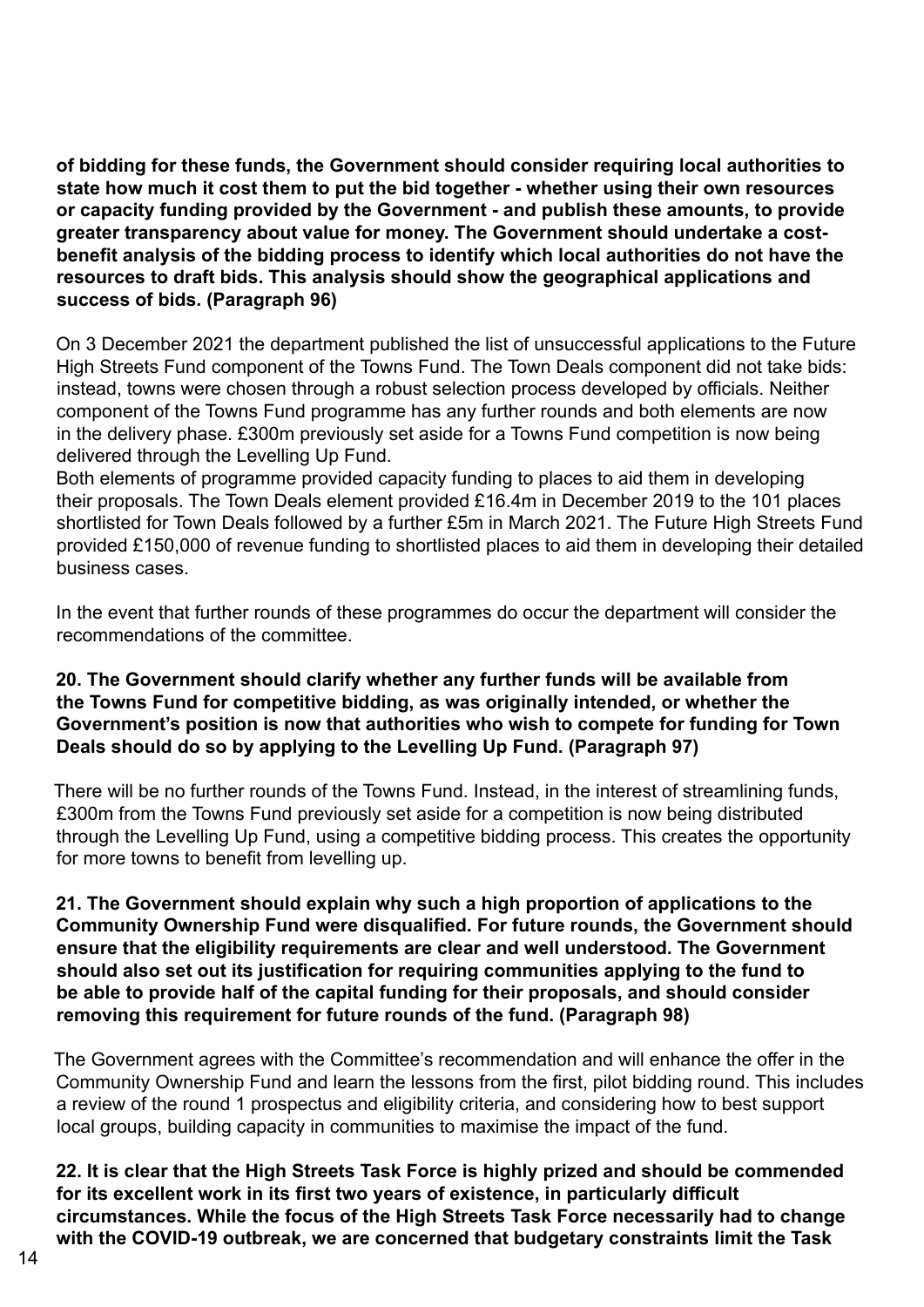<span id="page-14-0"></span>**Force in achieving its full potential and delivering the recommendations our predecessor Committee had for it. We are particularly concerned that the High Streets Task Force is being held up as the solution to a gap in skills and capacity for place leadership at a national level, when it is warning that it lacks the resource to do so. The Government should review the size and remit of the High Streets Task Force as soon as possible, with a view to increasing its budget. (Paragraph 103)**

The Department for Levelling Up, Housing and Communities (DLUHC) is pleased with delivery of the Task Force programme to date and was pleased that the committee described its work as "excellent and to be commended." We keep the programme's remit under review and have previously increased the remit and budget in order to deliver its COVID-response framework and webinar series, which was well attended and well received by local authorities. We are confident that the programme is supporting high streets across England and that the expert delivery to an initial 70 LAs that was announced in March 2020 is making and will make a difference in supporting local leadership. Since the committee's report, we have announced 68 further local authorities to receive expert support from the Task Force. The current programme is contracted to run until 2024 and we will be reviewing the work of the Task Force programme ahead of the end of that contract.

# **Changes to Use Classes and Permitted Development Rights**

**23. We are concerned by the Government's confirmation that change of use from office to retail no longer requires a sequential test to protect main town centre uses, and we welcome the Secretary of State's recent commitment to us to look again at this issue. We reiterate our recommendation from our report on Permitted Development Rights that the Government should consider amending the use class regime to prevent out-of-town commercial and business premises from being converted to retail without having first gone through the sequential test. (Paragraph 115)**

The Government thanks the Committee for raising this issue. To support our high streets and town centres to respond to changing market demand and provide for new and emerging business models, we reformed the Use Classes Order in 2020. The Town and Country Planning (Use Classes) Order 1985, as amended, is a key deregulatory tool, grouping together uses in classes and providing that movement between them is not development requiring planning permission.

The Commercial, Business and Service (Class E) use class brings together uses such as shops, offices, and restaurants commonly found in high streets and broadens it to incorporate uses such as gyms and creches in order to provide greater flexibility. The use class allows for a mix of such uses and for movement between such uses without the need for a planning application.

In order to provide maximum flexibility, as with most use classes, the Commercial, Business and Service use class is not limited in respect of size or location. As there is no planning process, there is no provision to consider a sequential test. To seek to add such considerations would undermine the flexibilities introduced to support high streets, adding planning process, and increasing demands on business and local planning authorities.

Separately, where such premises seek to change use to residential, we have ensured that the Class MA permitted development right for the change of use from Commercial, Business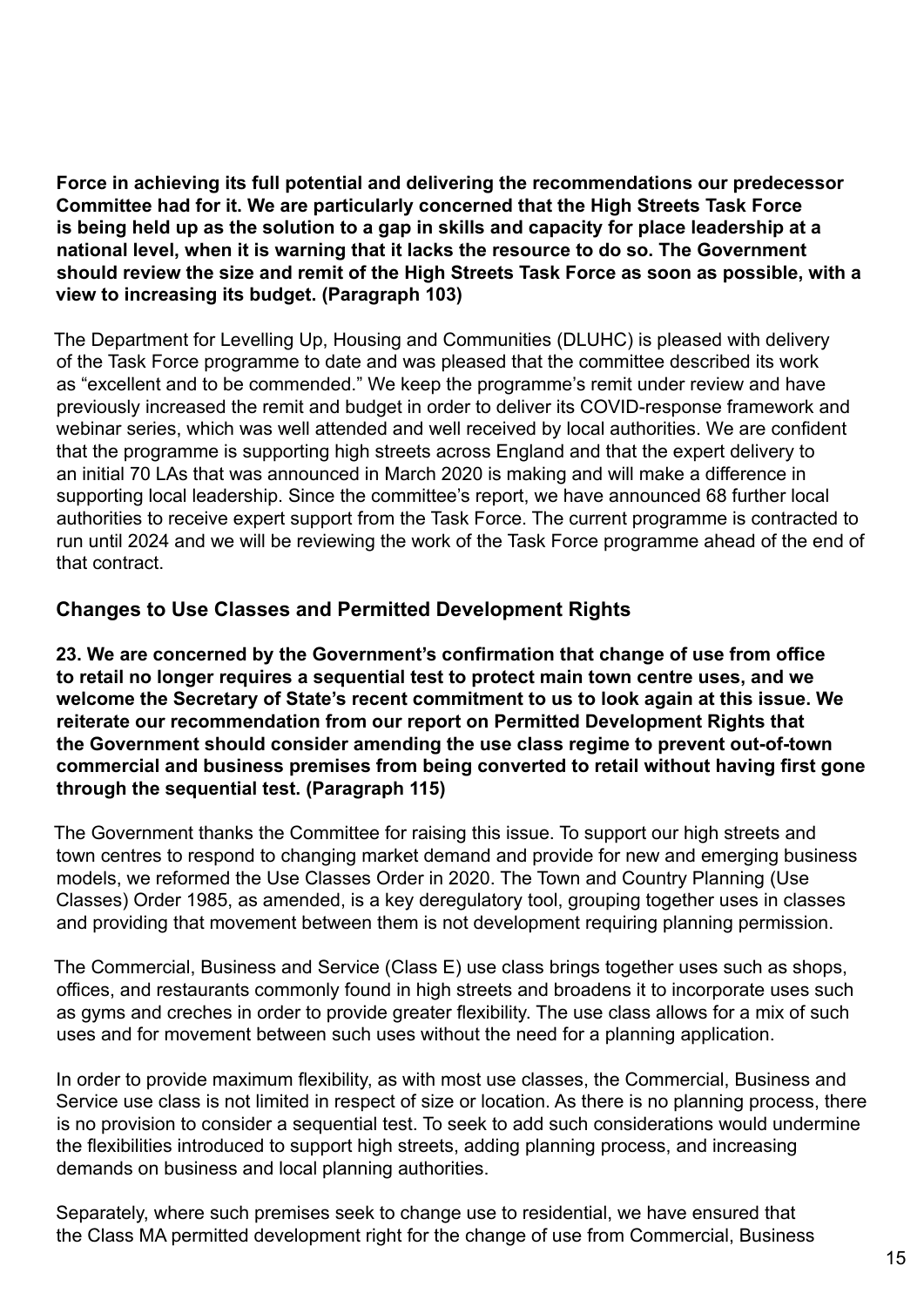and Service use class to residential provides important safeguards in respect of the vacancy requirement and size limit.

We aim to publish a response to the Select Committee inquiry report into permitted development rights in due course.

**24. We also reiterate our recommendation that the Government amend the prior approval process for the class MA right so that councils, in deciding whether to approve development, can consider the impact of a loss of ground-floor commercial, business and service use on the sustainability of a town centre or high street. Additionally, the Government should monitor the impact of the new use classes on high streets and town centres and report its findings to this Committee. (Paragraph 116)**

The reform of the Use Classes will support our high streets and town centres, enabling them to respond quickly to changing consumer demands. It will support them to become places where people shop, use services and spend their leisure time.

The permitted development right for the change of use from Commercial, Business and Service use to residential will support high streets, drawing in new residents to add to the vitality of the area. The right is subject to prior approval by the local planning authority in respect of specific planning matters such as flood risk, noise and transport in order to mitigate any impacts on residents. Where high streets are in conservation areas, an additional prior approval applies allowing for local consideration of the impact of the change of use of the ground floor on the character or sustainability of that conservation area.

We consider that this provides the right balance between consideration of impacts on residents and the amenity of the area, with the sustainability of the high street. To go beyond this would make the process more onerous for applicants in respect of the requirements to be met and the information to be provided, and for local planning authorities in the demands placed on them to determine the application for prior approval.

We are encouraged to see recent reports suggesting high streets vacancy rates are in decline. Local Data Company data has shown that vacancy rates fell for the first time since 2018 in the second half of 2021.

**25. Housing has a valuable role to play in mixed-use high streets, but we are not convinced that extending permitted development rights from Use Class E to residential is the right way to address either the housing shortage or the regeneration of high streets and town centres. We are concerned that the Government's current approach may introduce so much flexibility as to create an imbalance between housing and other high street uses. We are not persuaded that the Government has sufficient evidence to justify extending permitted development rights in this way, without any pilots. As part of the review of permitted development rights which we recommended in our recent report on the same subject, the Government should include an evaluation of their impact on high streets and town centres, including Article 4 directions. (Paragraph 117)**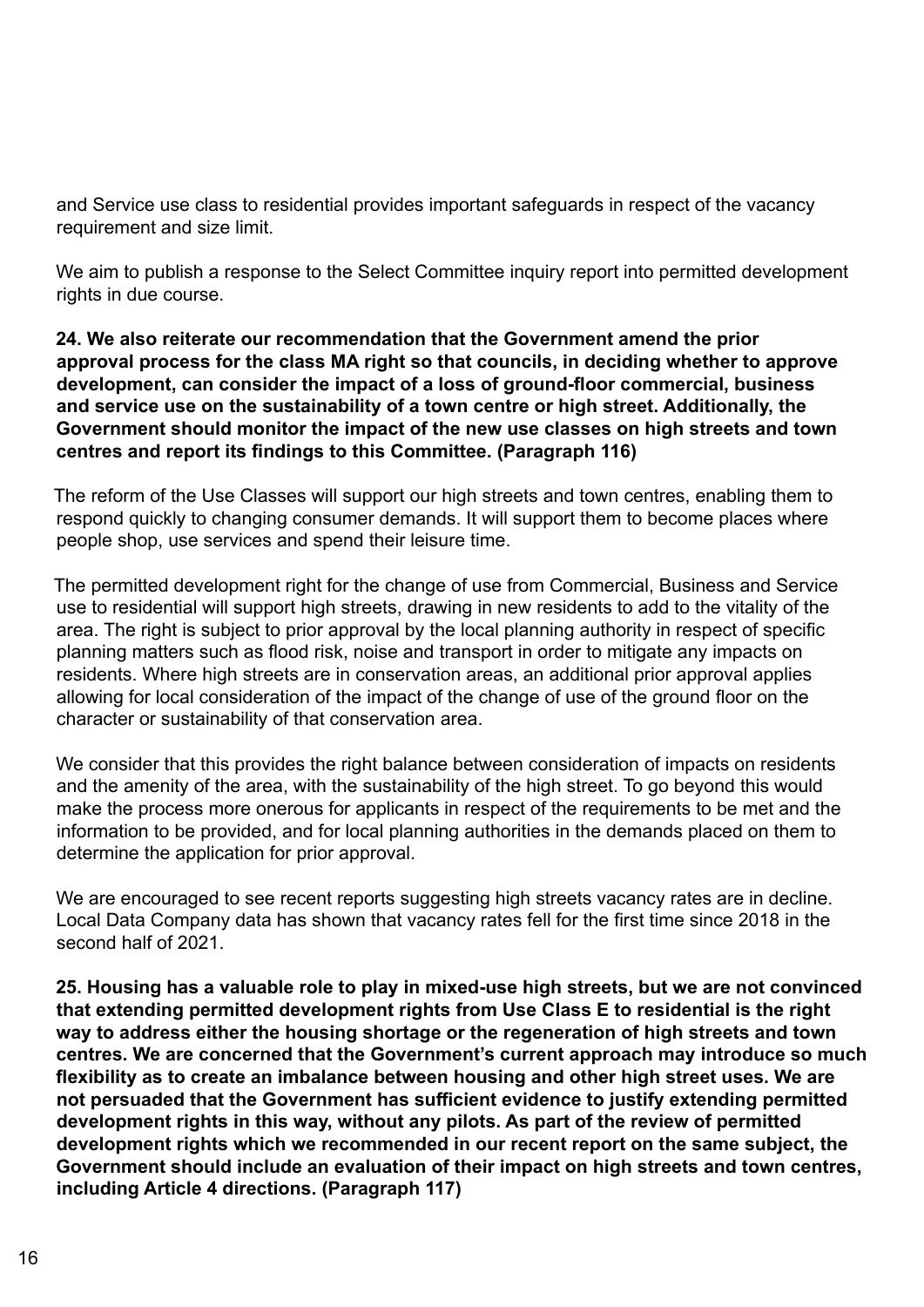<span id="page-16-0"></span>Our aim in bringing forward the permitted development right for the change of use from Commercial, Business and Service use to residential is to support housing delivery, diversify our high streets and support the wider economy. We accept that this permitted development right has potential to deliver significant change. It is our view that the structural changes in our town centres require effective action to bring about change.

We have recently amended national policy in respect of Article 4 directions to ensure that they are targeted and well-evidenced so that there is a clear justification for their introduction and must only apply to the smallest geographical area possible to accomplish their objective.

# **Business Rates and Taxation**

**26. We welcome many of the Government's reforms to business rates, in particular the more frequent revaluations and the 12-month holiday from increases arising from investing in improvements. But we are concerned that they do not amount to long-term or fundamental reforms that will make a significant difference to high street businesses. The Government should set out its plan for when the 50% discount for retail, hospitality and leisure businesses comes to an end after a year, such as a permanent reduction in the multiplier. The plan needs to be for long-term reform of business rates that reduces the need for a complicated system of reliefs, and does not reduce income for local authorities. (Paragraph 127)**

The government has significantly reformed the business rates system to reduce the burden of business rates on firms in the long-term. A move to 3-yearly revaluations will ensure that bills are more responsive to changing economic conditions and make the system fairer for ratepayers. Additionally, the Business Rates Technical Consultation closed on February, we are currently analysing responses to government's proposals to implement of new duties and administrative reforms which are designed to make the business rates system more accurate, transparent and simple. These new duties will support the move to 3-yearly revaluations and improve valuation accuracy by ensuring a more timely and comprehensive flow of information to the Valuation Office Agency (VOA), benefitting all ratepayers by ensuring that liabilities are more likely to be correct. The government has also provided targeted support for the high street with the 50% relief for retail, hospitality and leisure businesses, to provide stability ahead of the 2023 revaluation. The extension of the multiplier freeze for 2022-23 is a tax cut worth £4.6bn to businesses over the next 5 years, and will support all ratepayers, large and small, ahead of the revaluation in 2023.

#### **27. We welcome the fact that the Government intends to compensate local authorities for its temporary business rates measures, though more detail on how it intends to do so is needed. The Government should set out how it intends to compensate local authorities for its temporary business rates measures. (Paragraph 128)**

The Government will continue to compensate local authorities in full to cover the costs of granting temporary business rates relief measures, in line with the eligibility criteria set out in the guidance. Local authorities can claim compensation by submitting data to the Government, as part of their normal data returns, confirming the amount of relief granted in line with the criteria. This is a well-established process and individual authorities are responsible for ensuring that returns are accurate and reflect the amount of relief granted in line with Government guidance. The returns are certified by each authority's Section 151 officer.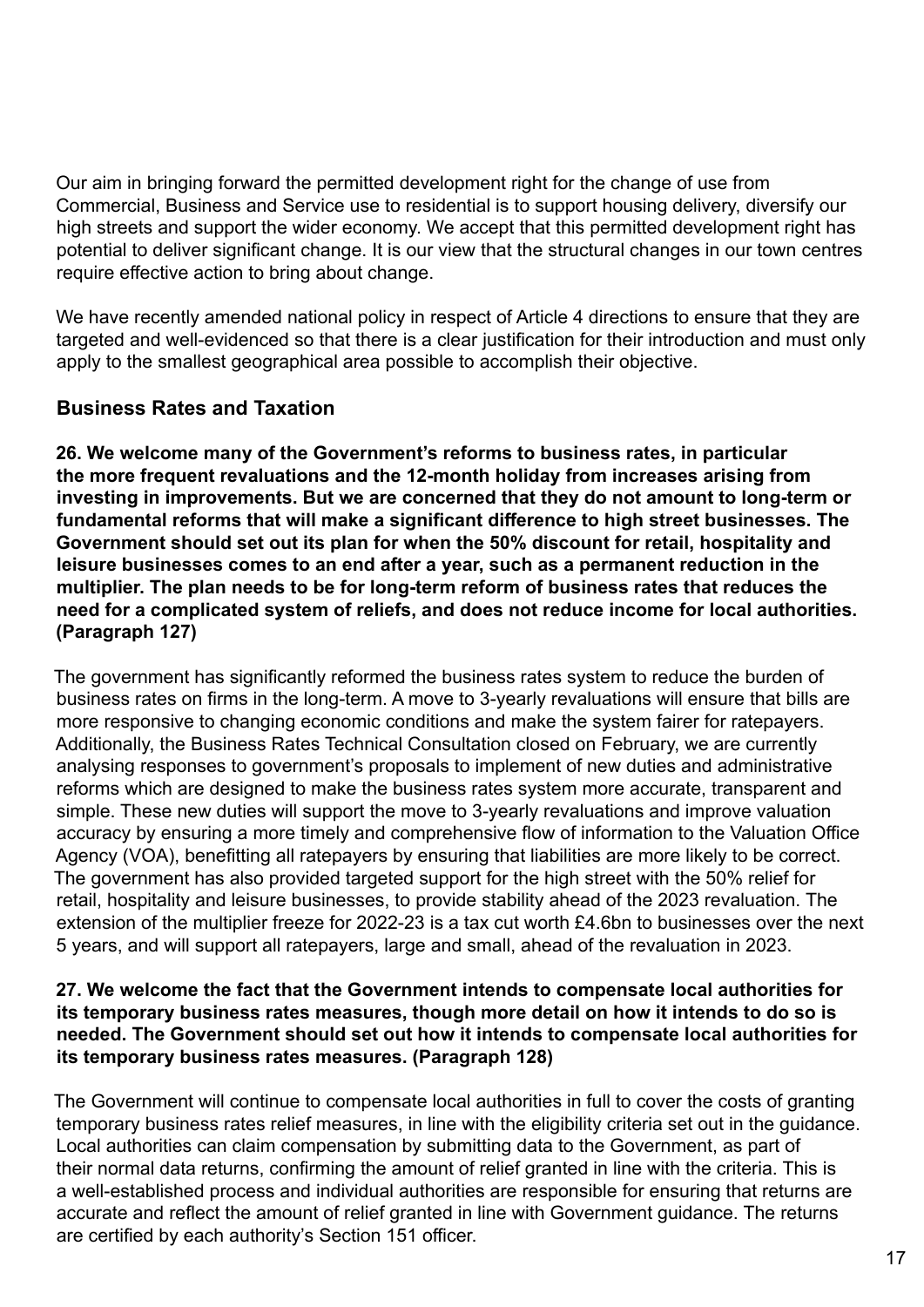**28. We welcome the consultation on transitional relief, and recognise that more frequent revaluations will go some way to helping businesses pay the correct level of business rates for their properties' rateable values. The Government's consultation should consider how businesses in a downward property market can reach a stage where they are paying the correct rate more quickly than is currently the case. (Paragraph 129)**

The Government is aware of stakeholder concerns that downwards transitional relief arrangements have often prevented bills from accurately reflecting actual property values. In 2023, the Government will implement a new transitional relief scheme, taking into consideration a wide range of stakeholder views, which will support businesses until the next revaluation in 2026. The Government anticipates that a move to 3-yearly revaluations will ensure that businesses rates bills are fairer and more responsive to changing economic conditions for all ratepayers.

**29. We support the principle of an online sales tax and welcome the consultation. We particularly welcome that revenue from an online sales tax would be used to reduce business rates for retailers. The Government should provide clear timescales for the consultation. Since the future of retail is multichannel due to changing consumer habits, it is particularly important that an online sales tax does not penalise retailers that have both an online and bricks-and-mortar presence. We look forward to further detail on the scope of the consultation, which we recommend must consider:**

- **• the impact on multichannel retailers;**
- **• the scope of the tax, including which sectors it will be levied on (such as groceries and holidays) and whether it will apply to Click and Collect**
- **• how revenue will offset business rates for retailers in a meaningful way and on a permanent basis;**
- **• how the tax may sit alongside work by the OECD to develop a consensus solution to the tax challenges of digitalisation; and**
- **• the impact on local authority income. (Paragraph 130)**

The government thanks the committee for the consideration they have given to the proposal for an online sales tax (OST), which has been put forward by a range of stakeholders. HM Treasury published a consultation exploring the arguments for and against an OST on 25 February 2022. The consultation will be open for three months to 20 May 2022. The government has not decided whether to proceed with an Online Sales Tax. The government will be considering the issues raised by the committee as part of the ongoing consultation. That includes evaluating in detail the potential design of an OST, the economic impacts of such a tax, and assessing any stakeholders' concerns. As the committee notes, if introduced, an OST would raise revenue to fund business rate reductions for retailers with properties in England and fund the block grants of the Devolved Administrations in the usual way.

## **30. Building on its fundamental review of business rates, the Government should conduct a full review of taxes on high street businesses to ensure that they are fair, fit for purpose in a digital era, and generate economic, environmental, and social value. The review should include an analysis by sector and include possible targeted interventions. (Paragraph 132)**

The Government's review of business rates has reduced the burden for all high street businesses, delivering reforms which will make the system fairer and more responsive to changing economic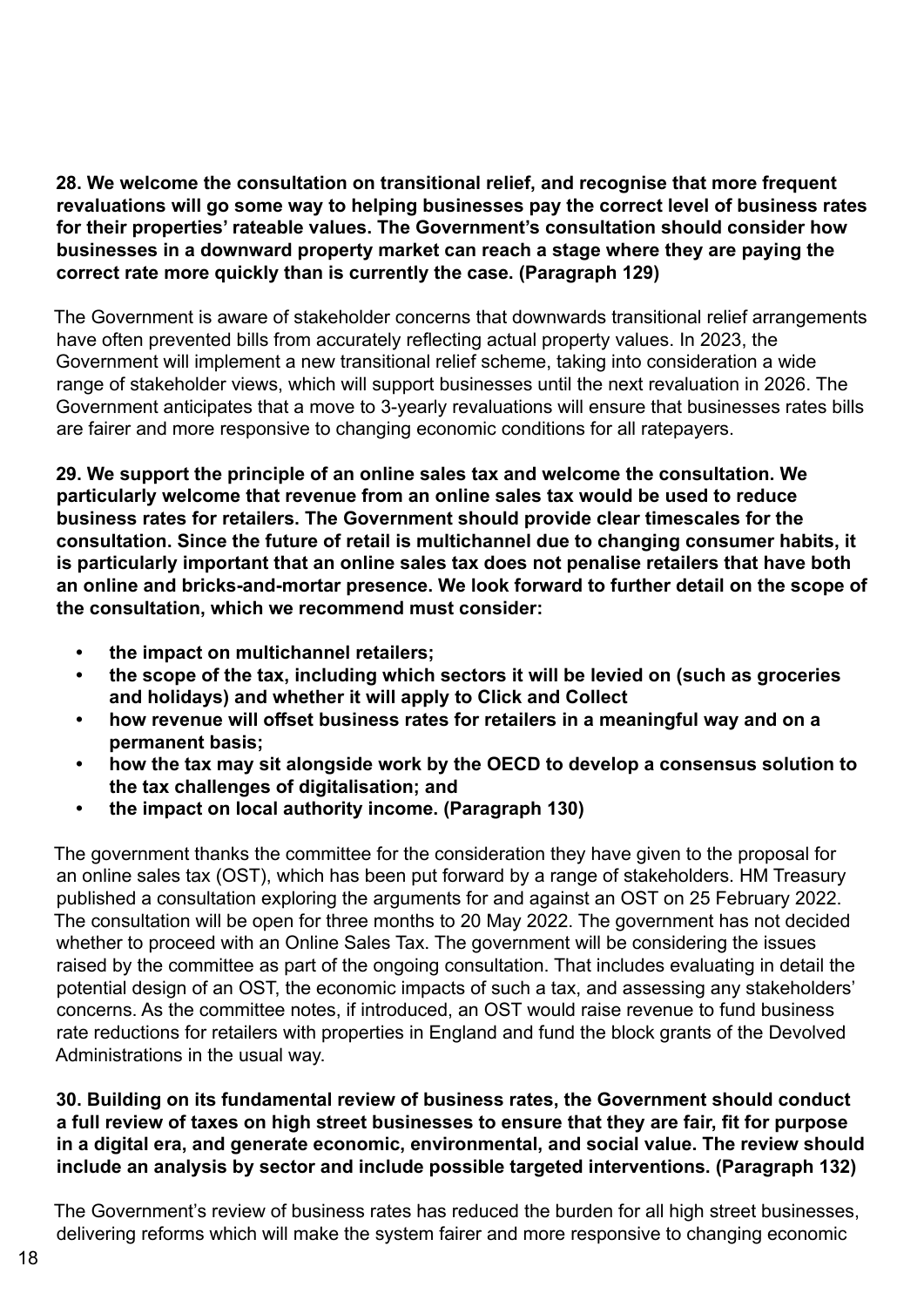<span id="page-18-0"></span>conditions. The review has also reaffirmed the importance of business rates for raising revenue for essential local services. As well as business rates reform, the Government is supporting high street businesses with the £3.6bn Towns Fund, which is unleashing the economic success of towns and high streets in England, a levelling up opportunity which will make towns and high streets more attractive, vibrant places to live, work and visit. This includes 101 Town Deals, totalling £2.35bn, which will be used to regenerate towns and deliver long-term economic and productivity growth through investments in urban regeneration, planning and land use, skills, heritage and enterprise infrastructure.

# **Landlords and Tenants**

**31. We welcome the steps taken by the Government to address the issue of COVID-19 related commercial rent arrears. Alongside the legislation that the Government has introduced, explicit guidance will be required to define exactly what is meant by ringfencing arrears and the periods to which ringfencing applies. As well as differences by sector, this guidance must take into account local restrictions. (Paragraph 136)**

On 9 November 2021, alongside introduction of the Commercial Rents (Coronavirus) Bill, Government published a new Commercial Rents Code of Practice ([https://www.gov.uk/](https://www.gov.uk/government/publications/commercial-rents-code-of-practice-november-2021) [government/publications/commercial-rents-code-of-practice-november-2021\)](https://www.gov.uk/government/publications/commercial-rents-code-of-practice-november-2021). The Code aligns with this legislation and sets out what the arbitration process provided for in the Bill will look like, as well as what is meant by ringfenced arrears, which can be found in the section of the Code entitled 'Scope'.

The Code also sets out the periods to which ringfencing applies in Annex A by providing the dates in which mandatory closures (in full or in part) were enforced by Government, by sector and accounting for local restrictions, across England and Wales. The table as laid out in the Code is intended to help parties understand the periods a business was mandated to close or permitted to trade within the ringfenced period.

Government has published further guidance for arbitrators to assist in the delivery of the scheme.

## **32. We are concerned that the Government's Build Back Better High Streets strategy does not mention Company Voluntary Arrangements. We recommend that the Government consults stakeholders to determine whether a review of Company Voluntary Arrangements is needed. (Paragraph 138)**

The Government continues to believe that Company Voluntary Arrangements are a valuable tool within the Insolvency framework for rescuing businesses across the whole economy. However, recognising the concerns being raised by commercial landlords, the Insolvency Service has recently tendered for research into whether commercial landlords in certain sectors of the economy are unfairly treated in comparison to other creditors in Company Voluntary Arrangements, and how they interact with commercial leases. The findings of this research will inform whether any further review or changes to the framework are necessary.

**33. We welcome the Government's decision to review the Landlord and Tenant Act 1954, part II, as recommended by our predecessor Committee. The Government should consider, whether separately or as part of the review, how to make commercial property ownership**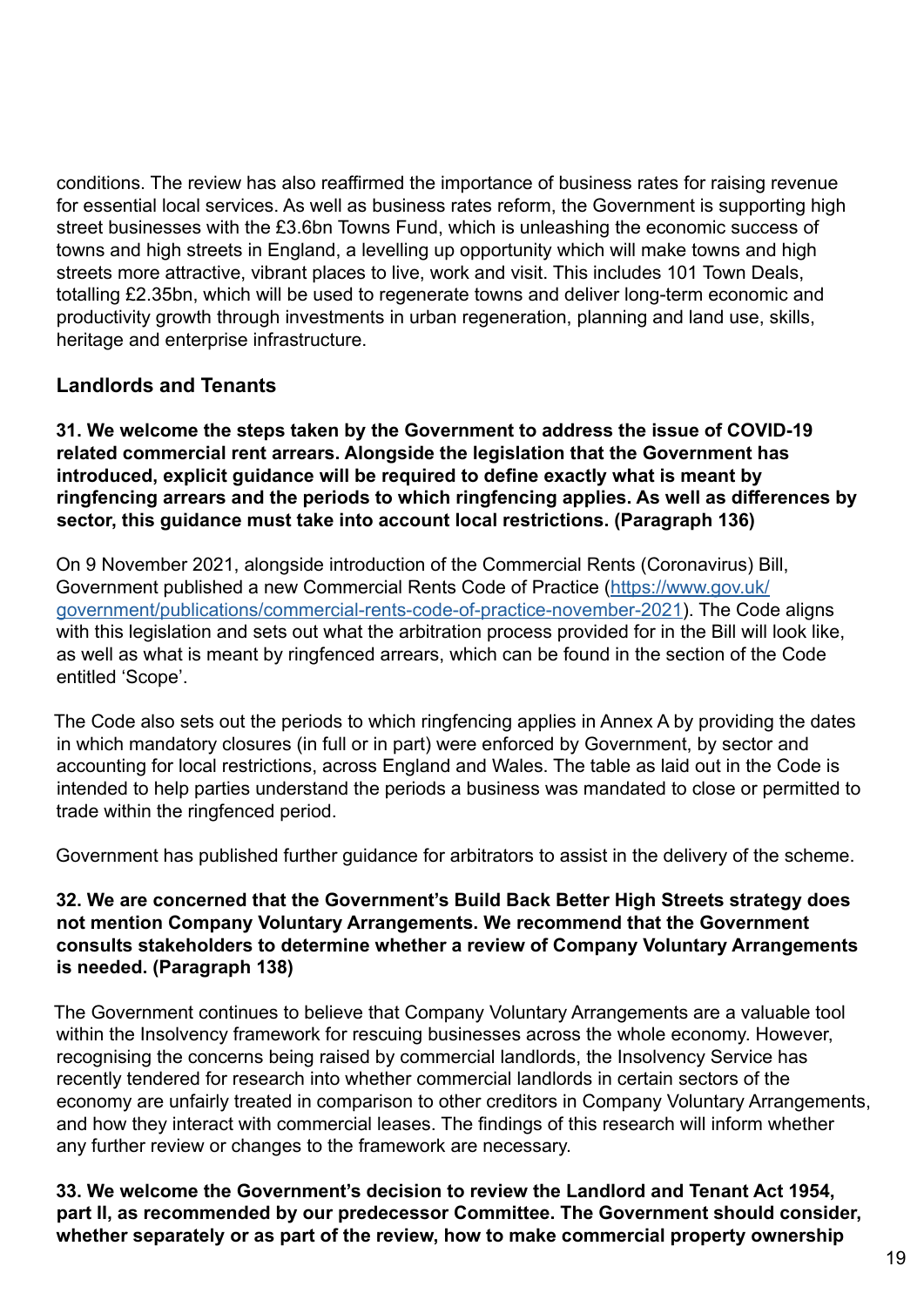## <span id="page-19-0"></span>**more transparent and property owners more easily contactable, such as through a national register of landlords. (Paragraph 141)**

The forthcoming review of the landlord and tenant legislation will seek to develop proposals for a framework that helps support the efficient, flexible use of space confirmed; further details will be announced in the coming months.

On the issue of making commercial property ownership more transparent, as set out in a Written Ministerial Statement made on 2 November 2021, Government remains committed to establishing a new beneficial ownership register of overseas entities that own UK property.

On 15 March 2022, the Economic Crime (Transparency and Enforcement) Act 2022 received Royal Assent. A new Register of Overseas Entities, requiring those behind foreign companies which own UK property to reveal their identities, will be created under the Act. Entities who refuse to reveal their 'beneficial owner' will face tough restrictions on selling the property and those who break the rules could face a fine of up to £2,500 per day or up to 5 years in prison. This will be a valuable tool for law enforcement agencies in investigating suspicious wealth. Companies House will now begin work to implement the register as quickly as possible, working closely with the UK's 3 land registries. Any foreign company selling properties between 28 February and the full implementation of the register will also be required to submit their details at the point of sale.

## **Skills and Transport**

**34. We are concerned that the Government lacks a joined-up approach for generating jobs on the high street and ensuring that those working on the high street have the opportunity to develop appropriate skills. The Government should set out its targets for high street employment and how they relate to its plans for skills and jobs. We also reiterate our recommendation from our report on devolution in England that the devolution of the adult education budget should be included in the devolution framework. This will help areas target their adult education initiatives towards skills gaps in their town centres. (Paragraph 145)**

Through our skills reforms, we are helping more people get the quality technical skills that employers want – including by expanding our post-16 technical education and training offer; providing a more direct line of sight to jobs; and delivering courses more flexibly to meet employer and learner need. Locally, we are setting up the infrastructure to ensure that technical skills provision is better able to meet local labour market needs – including through the Trailblazers for local skills improvement plans and by reforming the adult skills funding and accountability system for further education colleges and other training providers. We want to see employers on the high street work in partnership with providers and local areas to help design qualifications and standards, and shape local provision that meets their needs (including by offering more apprenticeships and traineeships).

In 2021/22 approximately 60% of the adult education budget (AEB) is devolved to 9 Mayoral Combined Authorities and the Mayor of London, acting where appropriate through the Greater London Authority. These authorities are now responsible for the provision of AEB-funded adult education for their residents and allocation of the AEB to providers. The Education and Skills Funding Agency is responsible for the remaining AEB in non-devolved areas.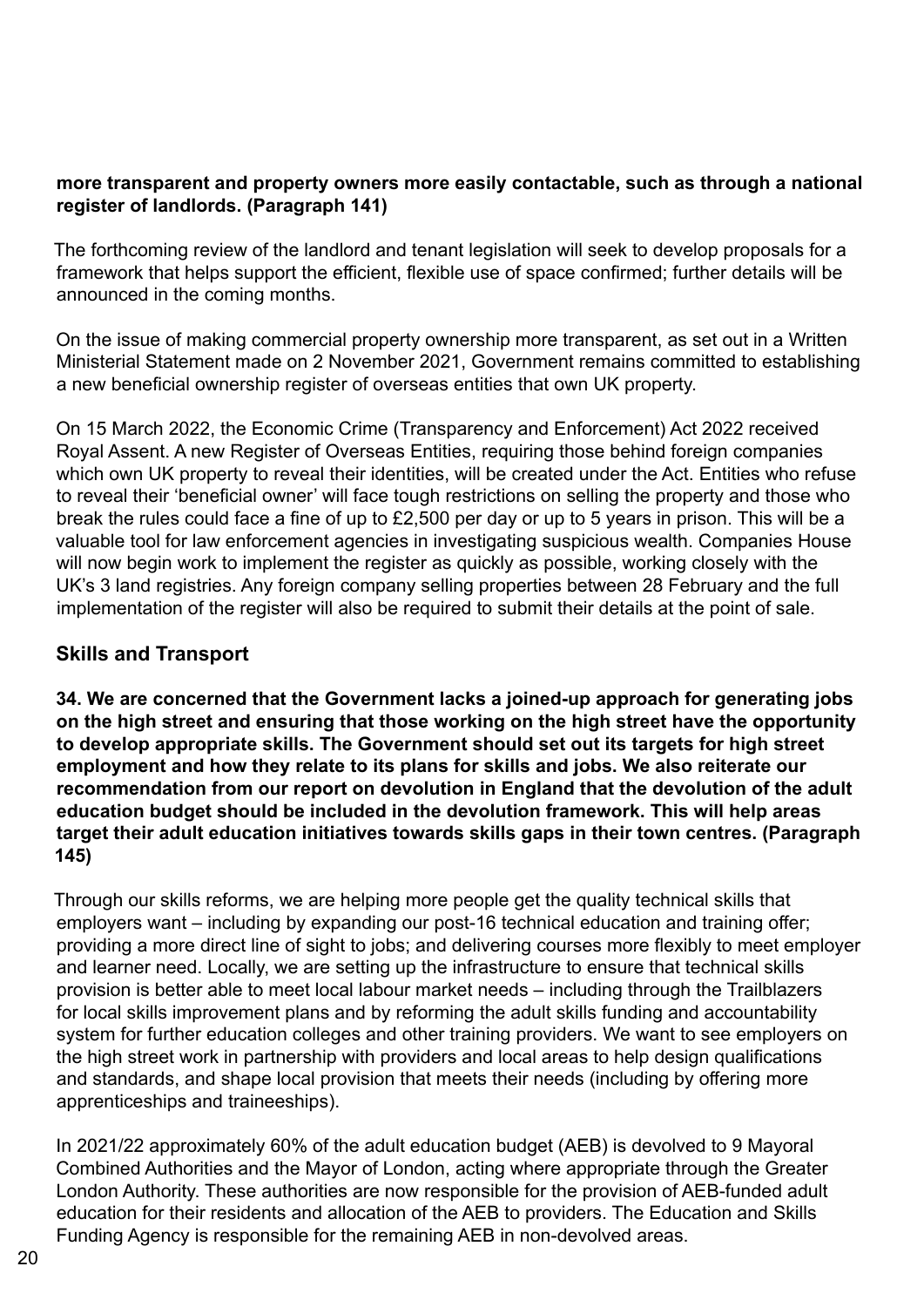We have committed to devolving adult education functions and the associated core AEB to new areas in the Levelling Up White Paper, as long as the authorities cover functional economic areas, and have the required governance arrangements in place. We will continue to work in close partnership with devolved bodies to support their undertaking of education functions post devolution and are committed to open dialogue on how best skills provision and reforms can be shaped to fit the needs of local areas.

**35. While we recognise that some provision of parking to access high streets and town centres is necessary for accessibility reasons, strategies for high streets should seek to minimise car use and increase public transport and active travel. The Government should commission a review of the relationship between local authority income and parking fees, with a view to reducing local authority reliance on income from parking. It should also set out a timeframe for introducing the new data standard. Separately, consideration should be given to requiring all new car parks to include secure cycle parking. (Paragraph 153)**

The Government recognises the important link between parking provision and the vitality of our high streets and town centres, especially in towns outside of London where transport infrastructure does not allow citizens to use public transport.

Local authorities are responsible for developing transport plans that address the needs of their area. This not only includes providing adequate accessible parking but ensuring there are attractive alternatives to driving a car all the way to a destination, including suitable walking and cycling infrastructure.

We are aware of concerns that local authorities are using parking to raise revenue. Statutory guidance is clear that if a local authority does generate a surplus, they must reinvest it back into their transport budget. We are also aware of concerns that penalty charge notice (PCN) rates, especially outside of London, are too low to deter illegal and dangerous parking. It is important to balance the local authority income from PCNs with the need to ensure that PCN rates are acting as a sufficient deterrent to motorists.

We committed in the Build Back Better High Streets Strategy in July 2021 that we would consider what further reforms can be made to the municipal parking regime to make high streets more accessible and ensure join up with local transport plans. Once transport patterns have begun to stabilise following COVID-19, we will engage with local authorities on the issue of local authority income and parking services.

As the Committee is aware, the Government is currently in the process of implementing the Parking (Code of Practice) Act 2019, which includes the creation of a new single Code of Practice that will bring in greater regulation of the private parking industry, improve standards and provide consistency for motorists across Britain. The new Code, which was published on 7 February, includes higher standards for signage and surface bays and a mandatory 10-minute grace period to prevent parking companies issuing charges to motorists who are just a few minutes late. These measures will also be important in ensuring the accessibility of high streets and town centres.

**36. We welcome significant government funding for public transport, though we urge the Government to clarify how much of its £3 billion for buses is for COVID-19 recovery**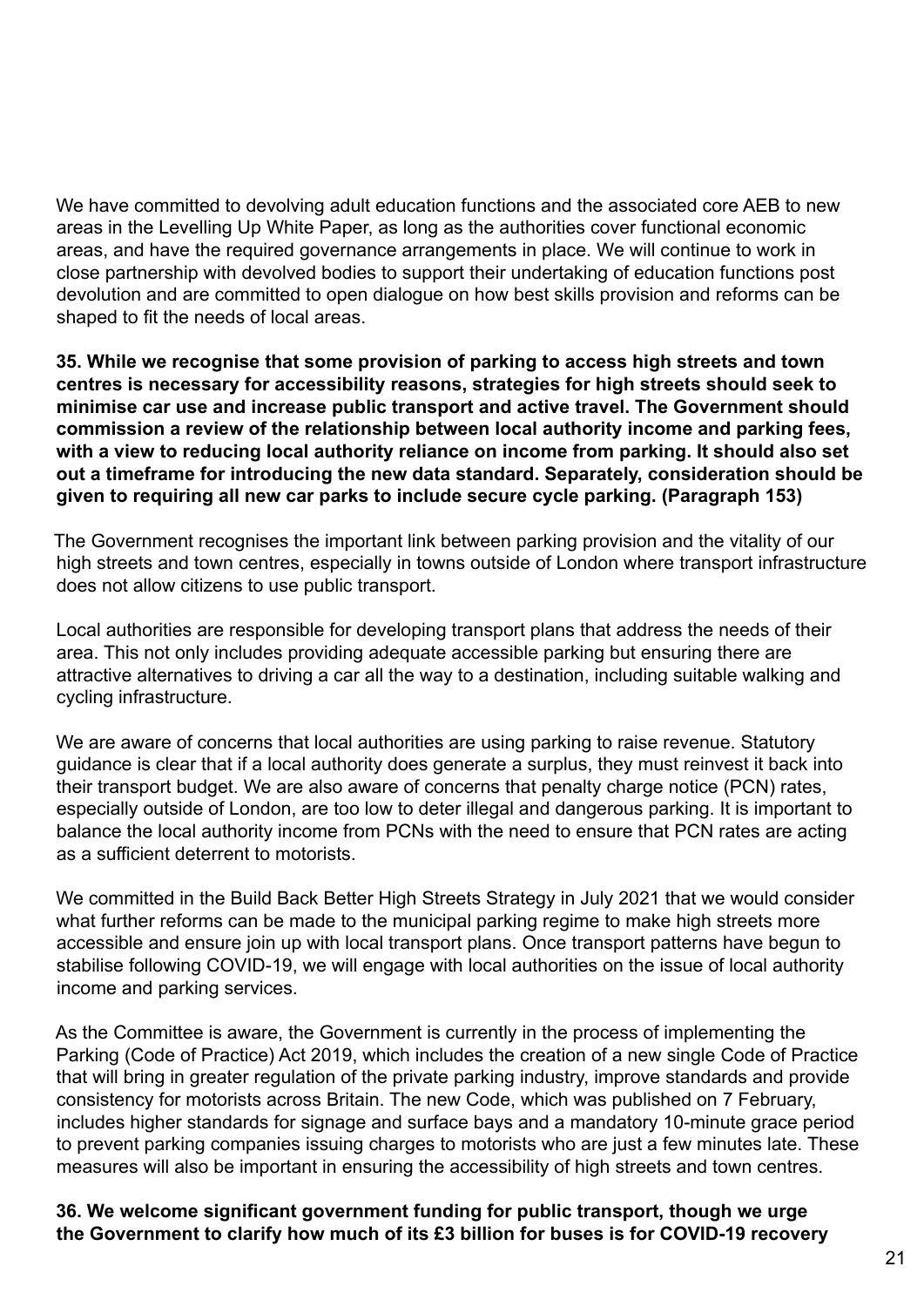**and how much is for investing in improvements. The Government should embed the accessibility of high streets by public transport—by people of all characteristics and from all backgrounds—in transport policy by:**

- **• including accessibility of high streets in the criteria for funding for local transport networks;**
- **• including within new guidance on Local Transport Plans a requirement that high streets are adequately served by public transport and that these transport links are affordable and inclusive; and a requirement that Local Transport Plans are integrated with Local Plans;**
- **• requiring funding for Bus Service Improvement Plans to be contingent on providing adequate, affordable and inclusive access to high streets; and**
- **• including advice on ensuring that high streets are adequately accessible by bus within guidance, promised in the National Bus Strategy, on the provision of economic and socially necessary bus services.**
- **• We also reiterate our recommendation from our report on devolution that the Government should consider the case for extending powers for Transport for London-style oversight of local buses to all transport authorities. (Paragraph 154)**

We have announced £3bn for buses over this Parliament. This includes money for bus improvement, zero emission buses and some of the support for the bus sector during the pandemic. The Spending Review confirmed £1.2bn for transforming bus services and a further £355m for zero emission buses. Overall bus funding for buses from 2020/21 to 2024/25, including through the City Region Sustainable Transport Settlements, will be over £5bn.

UK Government will support Local Transport Authorities (LTAs) to drive levelling up by publishing new guidance on Local Transport Plans, so that all LTAs can deliver updated plans by the end of this Parliament, with clear project pipelines and comprehensive strategies to improve local transport and reduce carbon emissions.

All Local Transport Authorities have produced a Bus Service Improvement Plan. Amongst other things, we asked for these Plans to include proposals for:

- Intensive services and investment on key corridors, with routes that are easier to understand;
- significant increases in bus priority (e.g. bus lanes);
- Fares to be lower and simpler;
- Service patterns to be integrated with other transport modes (e.g. rail); and
- Presenting the local bus network as a single system that works together, with clear passenger information

We are confident that all of these areas will help High Streets be more accessible.

We continue to review and assess the BSIPs covering all 79 LTAs and expect to provide details of indicative funding shortly. This will recognise that the budget available for transformation, including for Zero Emission Buses, is around £1.4bn for the next three years.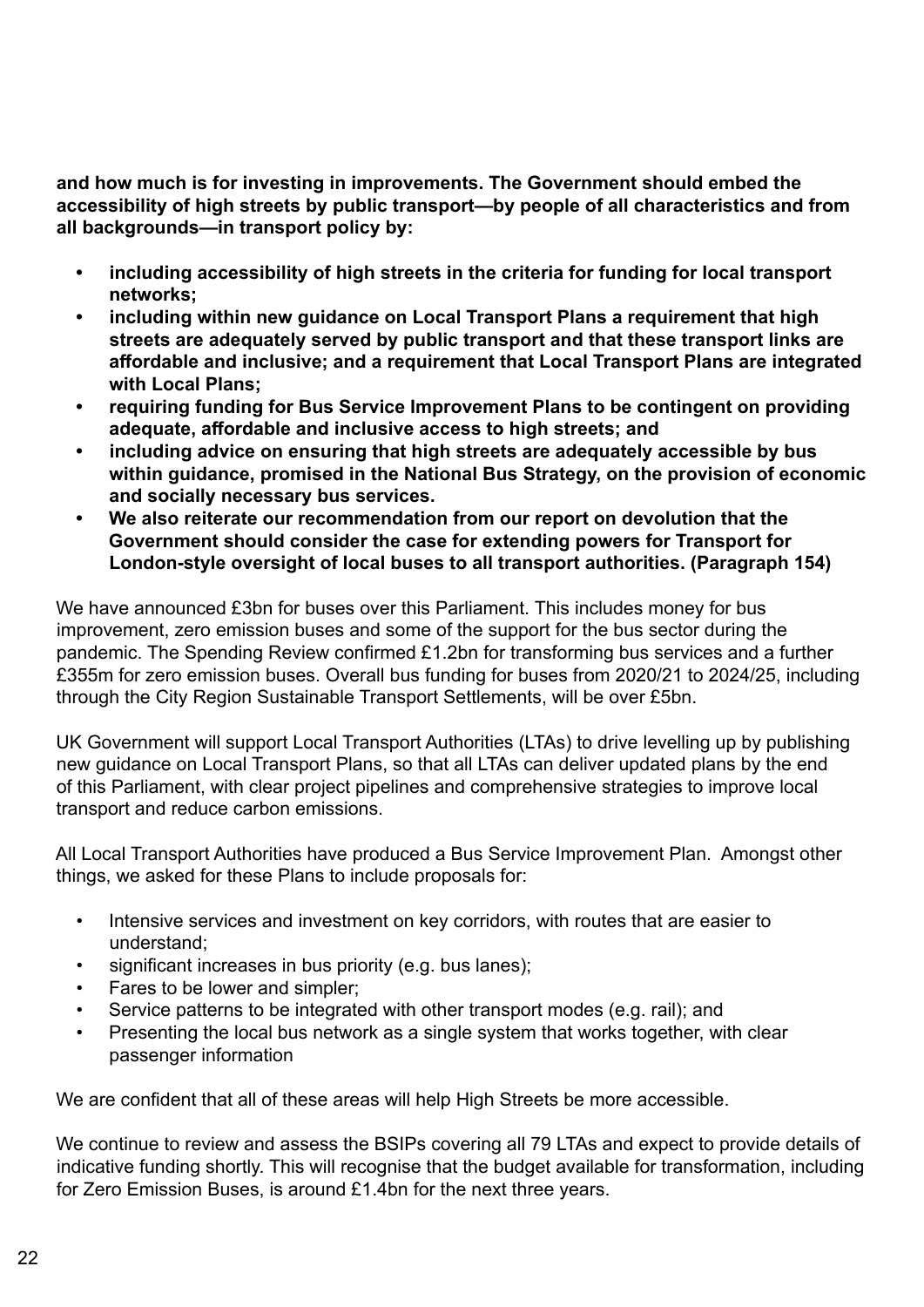The National Bus Strategy was published in March 2021 which set out the Government's approach to bus franchising. The franchising powers within the Bus Services Act can currently be used by Metropolitan Combined Authorities (MCAs) at any time, but only by other Local Transport Authorities (LTA) with the Secretary of State's consent and new secondary legislation. We support the use of franchising and will allow any LTA which has the capability to do so to pursue franchising where it would not needlessly delay the provision of better services. This will include demonstrating the capability in traffic management necessary to ensure buses are prioritised appropriately. All Local Transport Authorities were asked to start the initial processes for either franchising or an Enhancement Partnership scheme in June 2021. Five authorities, all MCAs, indicated that they planned to develop proposals for franchising either on its own, or alongside a partnership.

**37. We welcome government funding for active travel and reiterate our recommendation from our report on local government and the path to net zero that the Government should put funding for active travel on a consistent footing as opposed to a competitive basis. The Government should publish how additional funding for active travel will be allocated fairly and should ringfence funds for active travel projects that support the health of the high street. (Paragraph 155)**

We recognise that funding competitions have their shortcomings, and are keen to provide longterm funding certainty for local authorities.

We will consider this recommendation carefully in deciding active travel funding allocations for local authorities for future years, working with Active Travel England.

We know that high-quality and well-designed active travel schemes can play a major role in boosting the health of the high street and will continue to work with local authorities to ensure that they take this into account.

**38. To maximise the number of people accessing high streets by foot, bicycle, or public transport, the Government should ensure that the revised Manual for Streets includes clear guidance on how to make walking, cycling, and public transport accessible to people of all characteristics and backgrounds. The Government should also develop guidance to help local areas set their own targets for increasing walking and cycling, and this guidance should include advice on maximising the benefits for high streets and town centres. (Paragraph 156)**

Section 6 of Manual for Streets already provides detailed guidance to local highway authorities on designing streets for all people regardless of age or reliability. This will be updated in line with latest best practice.

The Government's long-term strategy for walking and cycling published in Gear Change set an ambition for half of all journeys in towns and cities to be made by walking and cycling. The Department for Transport has already provided guidance and specialist planning support to local authorities to assist them with network planning for cycling and walking, which prioritises access to high streets and town centres.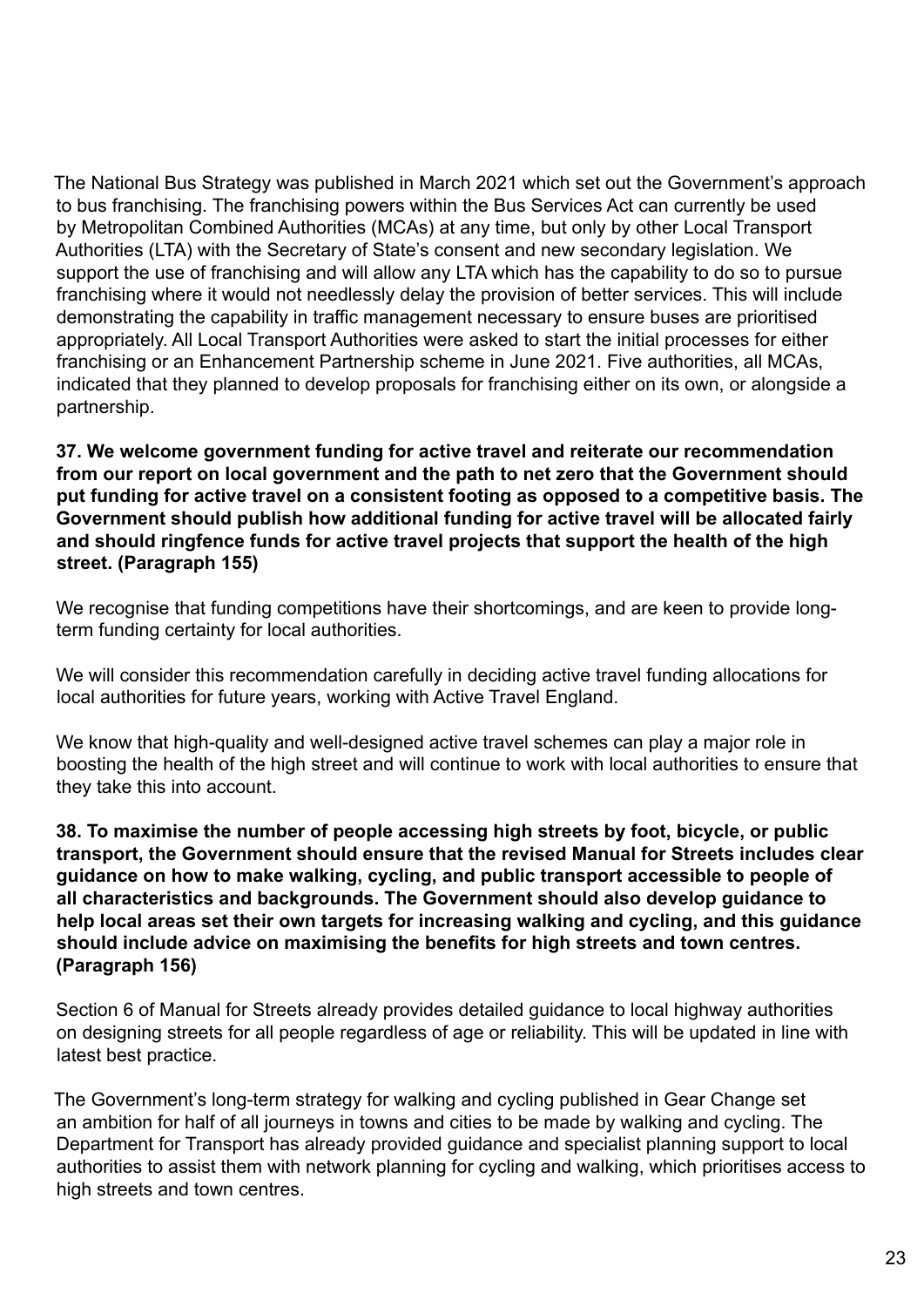## **39. Local authorities should monitor the social, environmental, and economic impacts of any changes to walking, cycling, and public transport infrastructure on high streets. (Paragraph 157)**

The Department for Transport requires the impacts of schemes to be monitored as a condition of grant funding for infrastructure schemes. The Department is undertaking a national evaluation of the impacts of schemes funded through the Active Travel Fund.

**40. It is disappointing that consideration of freight solutions for the high street is missing from the Government's Build Back Better High Streets strategy. Consideration of freight solutions should include how the use of more environmentally friendly freight solutions may be incentivised, such as 'last-mile' logistics by bicycle and greater rollout of electric vehicle charging points, as well as any legislation that may be required to limit emissions from freight vehicles. It should also consider how to balance the timing of deliveries with minimising congestion and minimising noise to residents at unsociable hours. (Paragraph 158)**

The Government agrees that consideration of freight flows in and out of the high street and management of congestion is critical to its future success and environmentally friendly solutions should be encouraged. The Department for Transport have work underway to improve freight distribution in urban environments, for example work is ongoing with Local Authorities in Future Transport Zones to test future mobility solutions including those for freight, feasibility of urban consolidation centres is being examined, and we will be undertaking a review of guidance for Local Transport Plans, where urban freight should be planned for in combination with wider local transport requirements.

Local Transport Plans bring together Local Transport Authorities' responsibilities for planning, designing, delivering and maintaining local transport infrastructure, helping to focus strategic transport planning that is tailored to local circumstances and to transport needs of both people and freight. The Department for Transport (DfT) is committed to encouraging Local Transport Authorities to regularly update their Local Transport Plans to help facilitate efficient and sustainable freight networks now and into the future. As such, DfT is looking at revitalising its guidance on Local Transport Plans and will ensure freight is a key consideration in that review process.

To help drive the adoption of innovative solutions to last mile logistics the Government's broad and ambitious Future of Transport Programme supports industry and local leaders to secure the UK's position as a world-leading innovator. Key elements include:

- An Urban Strategy published in 2019 that helps cities, government and innovators to harness the various emerging mobility opportunities;
- A regulatory review of how transport regulations need to change to be fit for the future and how to address outdated regulation, which acts as a barrier to innovation; and
- A Traffic Technology Forum, bringing together local authorities and technology providers to jointly resolve challenges.